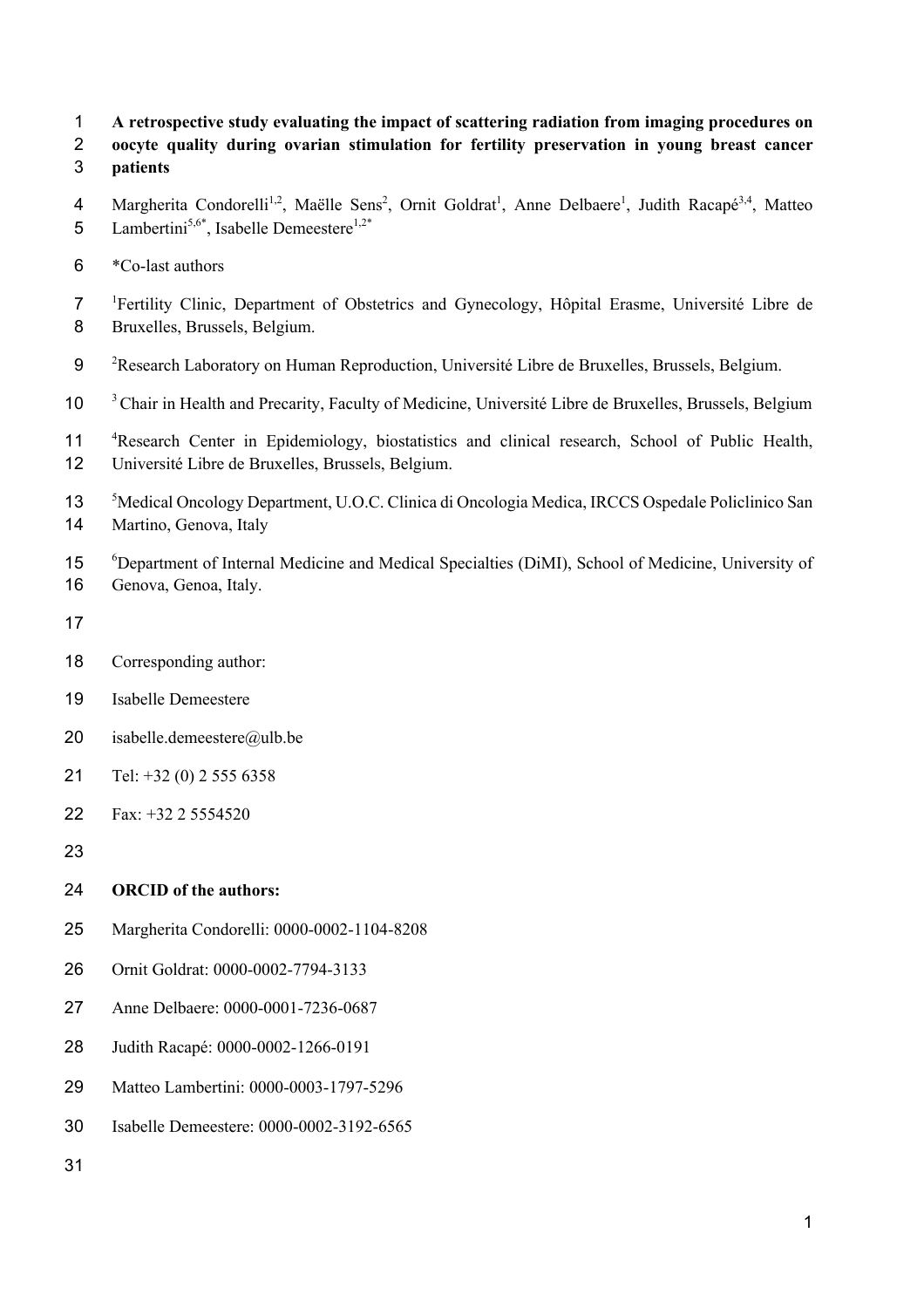#### **Abstract**

 fertility preservation in young breast cancer patients before gonadotoxic chemotherapy. The procedure should be started as soon as possible to avoid delay of treatment; thus, it is often performed concomitantly with tumor staging assessments. However, questions remain regarding the potential negative impact on oocyte quality that may occur due to exposure to scattered ionizing radiation from imaging techniques when staging assessment is conducted at the same time as ovarian stimulation. **Methods**: We conducted a retrospective study on all breast cancer patients who received ovarian stimulation for fertility preservation at our center between November, 2012 and May, 2020. **Results**: Gynecologic and oncologic characteristics were similar between patients exposed (n=14) or not (n=60) to ionizing radiation. Exposed patients started the ovarian stimulation sooner after diagnosis 43 than non-exposed patients (11.5 vs 28 days, respectively, P<0.01). Cycle parameters, including the 44 median number of oocytes collected (10.5 vs 7, P=0.16), maturation rates (92.5% vs 85.7%, P=0.54), and fertilization rates (62.2% vs 65.4%, P=0.70) were similar between groups. **Conclusions**: This study shows that scattered ionizing radiation due to staging assessment appears to be safe without compromising follicular growth and maturation. Larger studies on fertility and obstetrical outcomes are needed to confirm these preliminary data. Keywords: breast cancer, fertility preservation, ionizing radiation, staging and risk assessment, oocyte maturation 

**Purpose**: Ovarian stimulation for oocyte and embryo cryopreservation is the standard of care for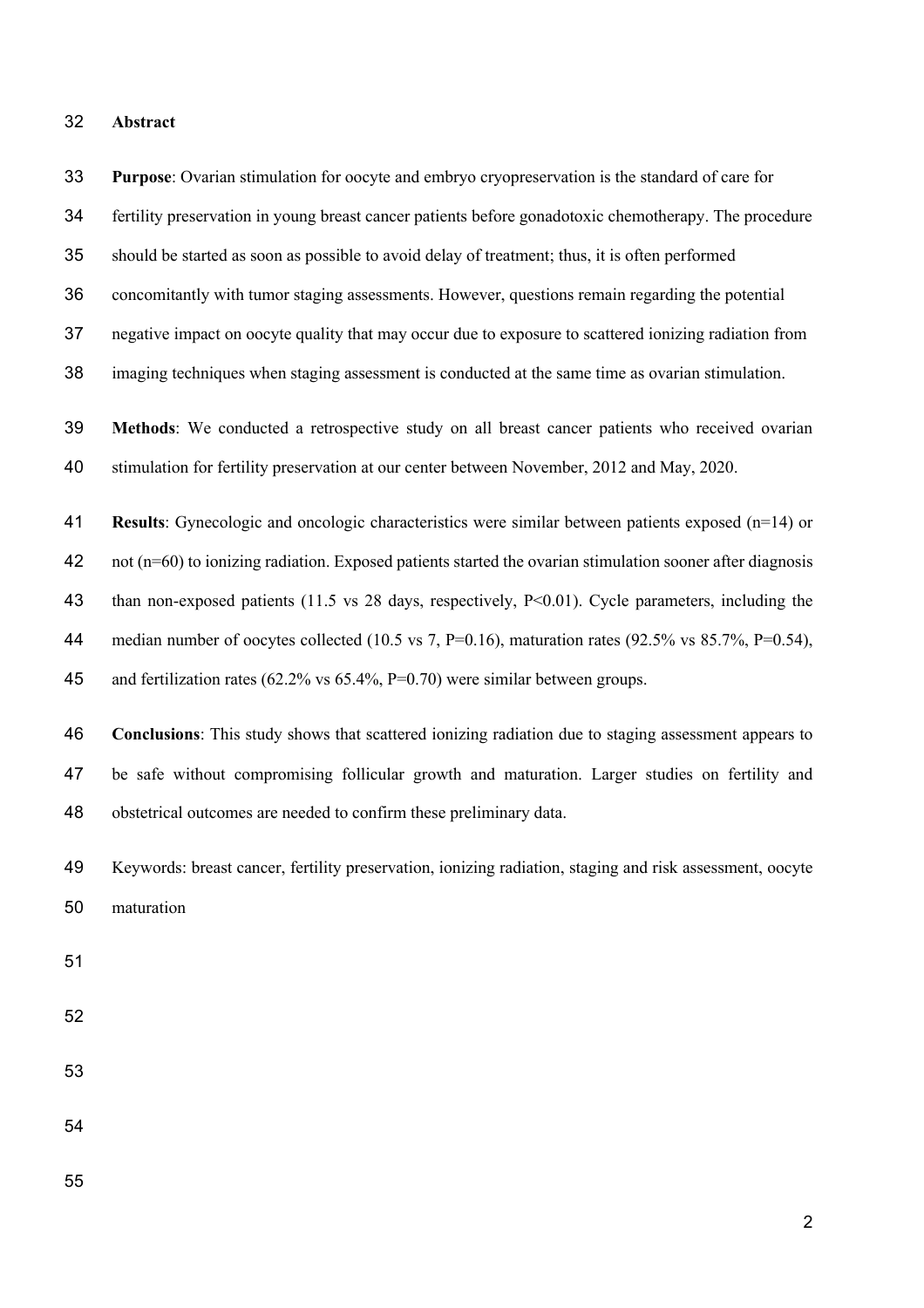#### **Background**

 Breast cancer in young women is of great concern as it is the most common cancer diagnosed in women aged between 20 to 39 years old [1]. A recent study has shown an increasing incidence of breast cancer cases in premenopausal women in countries with a high human development index over the last 15 years [2]. In the last few decades, progress in oncological treatments has led to an improvement in overall survival for these patients which now exceeds 80% at 5 years [3]. At the same time, increasing efforts are being devoted to the care of survivors in order to improve their quality of life. Particular attention is being paid to fertility counseling and to the implementation of fertility preservation programs for younger cancer patients. Several international oncological and reproductive scientific societies have highlighted the importance of such programs in recent guidelines [4-8]. The first option recommended to preserve fertility in breast cancer patients is the cryopreservation of oocytes and/or embryos after letrozole-associated controlled ovarian stimulation [7, 8]. This approach has been proven to be safe, and as efficient as standard ovarian stimulation protocols [9].

 Once the diagnosis of breast cancer is confirmed, an oncological staging assessment is performed to exclude metastasis using various radiological exams, such as thoraco-abdominal scan, bone scan, and positron emission tomography (PET)-CT [9, 10]. In addition, an echocardiographic or multi-gated acquisition (MUGA) scan is recommended to exclude any existing cardiac pathology when patients are candidates for anthracycline and/or trastuzumab treatment [10]. During these exams, a small quantity of scattered radiation can be absorbed by the pelvis and consequently reach the ovaries. In the early setting, oncologists generally start chemotherapy as soon as the staging assessment is completed. Thus, the lapse of time during the staging assessment is of great value for the fertility specialist, who needs an average of 2 weeks to complete the ovarian stimulation cycle before (neo)adjuvant therapy [5]. Previous study did not observe delay related to fertility preservation procedure before the start of (neo)adjuvant therapy [11], but it may occur and have potential detrimental oncological consequences if the ovarian stimulation cycle started after completion of the staging and risk assessment.

81 Although the option of starting ovarian stimulation as soon as possible is recommended, and usually 82 offered, concerns have also been raised regarding the potential negative impact of imaging procedures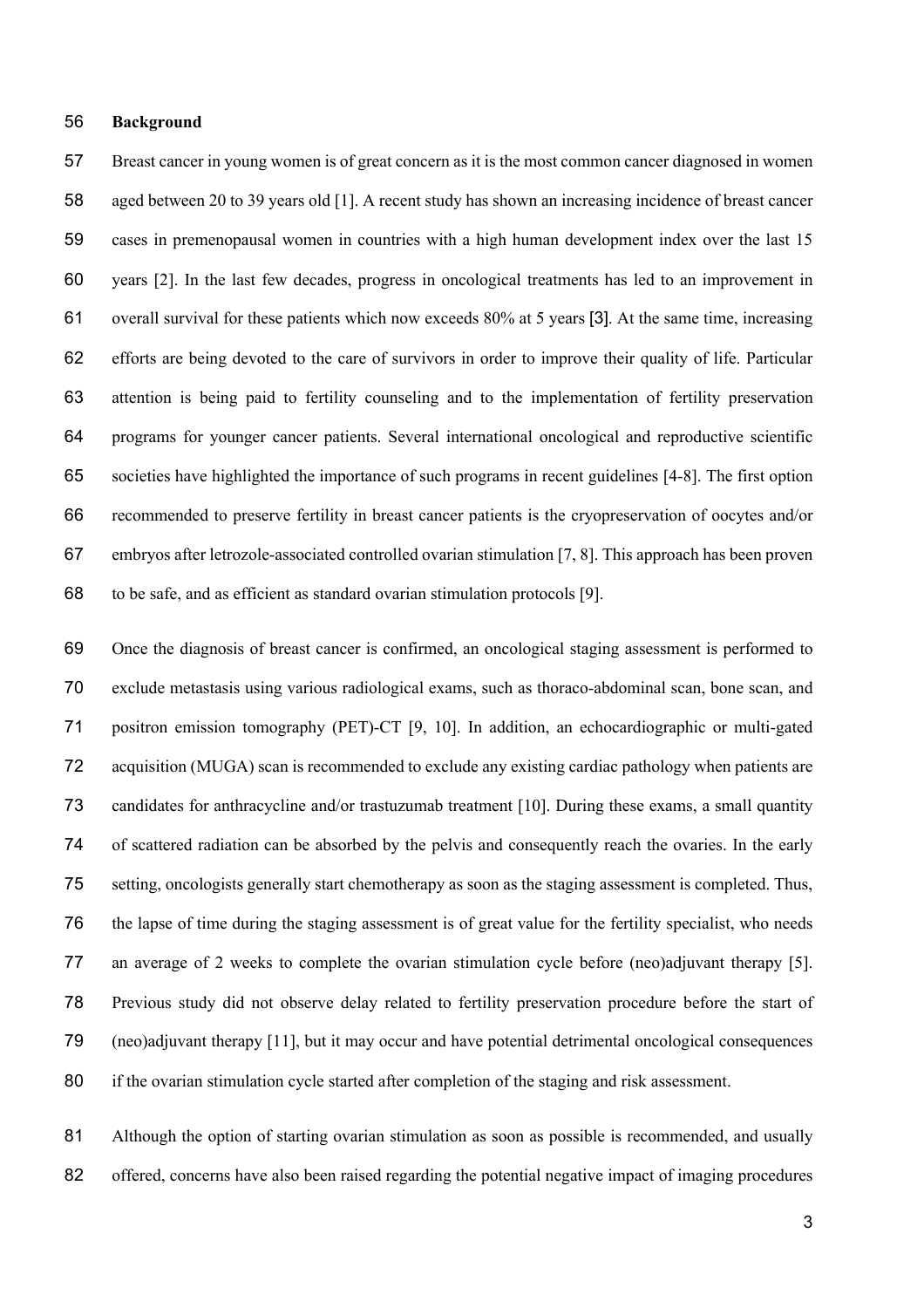using ionizing radiation and/or nuclides on the performance of embryo/oocyte cryopreservation. Early preclinical studies on murine models showed a significant increase in the number of malformations in the litter when mice were exposed to radiation or cyclophosphamide 3 weeks before conception, corresponding to the follicular growth phase [12, 13]. In contrast to primordial follicles that have a high sensitivity to gonadotoxic treatment and rapidly go into apoptosis, oocytes progressing beyond prophase at the final stage seem to have a high tolerance for DNA damage with possible consequences on the 89 offspring [14, 15]. Sublethal damage to oocytes in growing stage follicles and defects in DNA repair mechanisms may lead to hereditary disorders, fetal malformations, or in-utero death [13]. As the time for a follicle to grow from the primordial stage to the preovulatory stage in humans is estimated to be around 220 days [16], it is recommended that women avoid conceiving for at least one year following treatment to avoid oocyte exposure during the growing phase and allow DNA repair mechanisms to occur [13, 16]. In this context, the question of the effect of scattered radiation during the fertility preservation procedure appears to be particularly relevant but has never been investigated.

 This study aimed to compare the impact of scattered radiation during staging and risk assessment on the performance of ovarian stimulation for fertility preservation in a cohort of young women with newly diagnosed breast cancer.

#### **Materials and Methods**

#### Study design and patients

 This was a retrospective study including all breast cancer patients who underwent ovarian stimulation 102 for fertility preservation prior to chemotherapy at CUB-Hôpital Erasme between the  $29<sup>th</sup>$  of November,  $\,$  2012 and May 1<sup>st</sup>, 2020. Ovarian stimulation was conducted using a random start antagonist protocol, with simultaneous administration of letrozole 5 mg/day until the ovulation trigger, as previously described [17]. Patients with metastatic breast cancer, or a previously diagnosed neoplasia, or aged over 41 years were excluded. Patients who were exposed to any one of the imaging procedures releasing ionizing radiation during ovarian stimulation (PET scan, bone scan, CT scan, and/or MUGA scan) were included in the exposed group. Patients who completed their staging and risk assessment before starting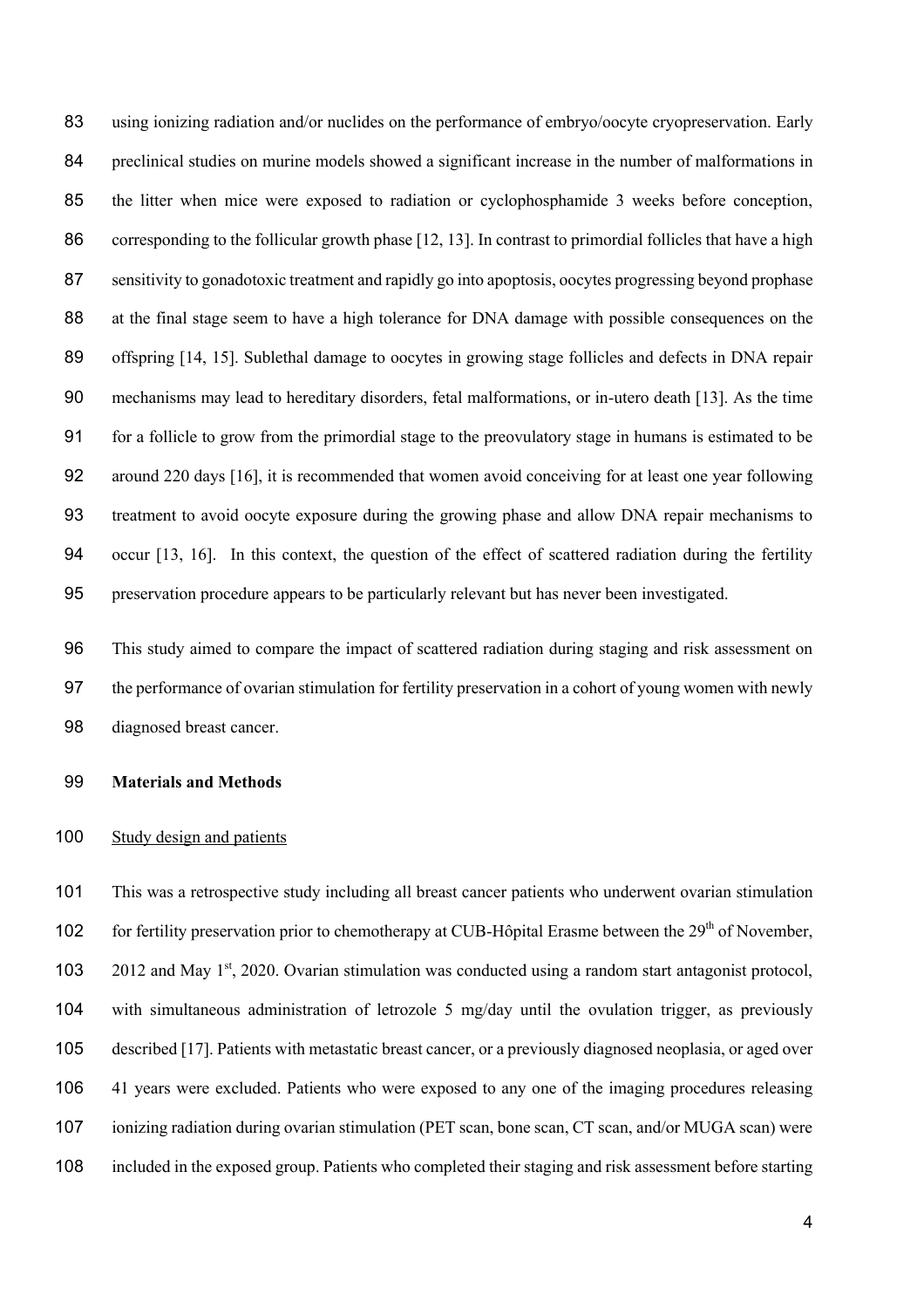ovarian stimulation or after oocytes collection were included in the non-exposed group. In this group, patients did not undergo any of the above-mentioned imaging procedures involving ionizing radiation during ovarian stimulation. Ionizing radiation techniques differed according to the markers used: 112 fluorodeoxyglucose labelled with fluorine  $18(^{18}F-FDG)$  and a low-dose total body scanner was used 113 for PET-scan, red blood cells labelled with Technetium 99 ( $^{99}$ Tc-RBC) was used for MUGA scan, and 114 methyl-diphosphonate labelled with  $^{99}$ Tc ( $^{99}$ Tc-MDP) was used for bone scan. We extrapolated the scattered pelvic irradiation doses based on the existing literature on conceptus dosage in pregnant women, taking into account the highest estimate as follows: 25 mGy for a thoraco-abdominal CT [18], 20 mGy for a PET scan [18], 5 mGy for a bone scan [19], and 0.5 mGy for a MUGA scan [18]. Data were collected from the electronic medical records from CUB-Hôpital Erasme and/or the referring centers. Data were registered and managed using the REDCap software.

### 121 Statistical analyses

 Statistical analyses were performed using IBM SPSS Statistics 27.0 (Armonk, NY, USA) and Stata 16.0 software (Stata Corporation, Texas, USA). The primary endpoint to evaluate the performance of the ovarian stimulation cycle was the comparison of collected mature oocytes between exposed and non- exposed groups. Continuous variables are reported as means and standard deviations (SD) for symmetrical distributions, or medians and ranges (minimum–maximum values) for asymmetrical distributions and compared using Student's T-test or the Mann–Whitney–Wilcoxon test according to the distribution of variables. Fisher's exact test was used for categorical variables. The association between the number of mature oocytes and the possible explanatory variables was analyzed using a negative binomial regression model (overdispersion). Incidence rate ratios are presented with their 95% confidence intervals (CIs). Univariate and multivariate models were constructed including exposure to imaging procedures releasing ionizing radiation, age, anti-Müllerian hormone (AMH), and germline *BRCA* pathogenic variants. A P-value <0.05 was considered statistically significant.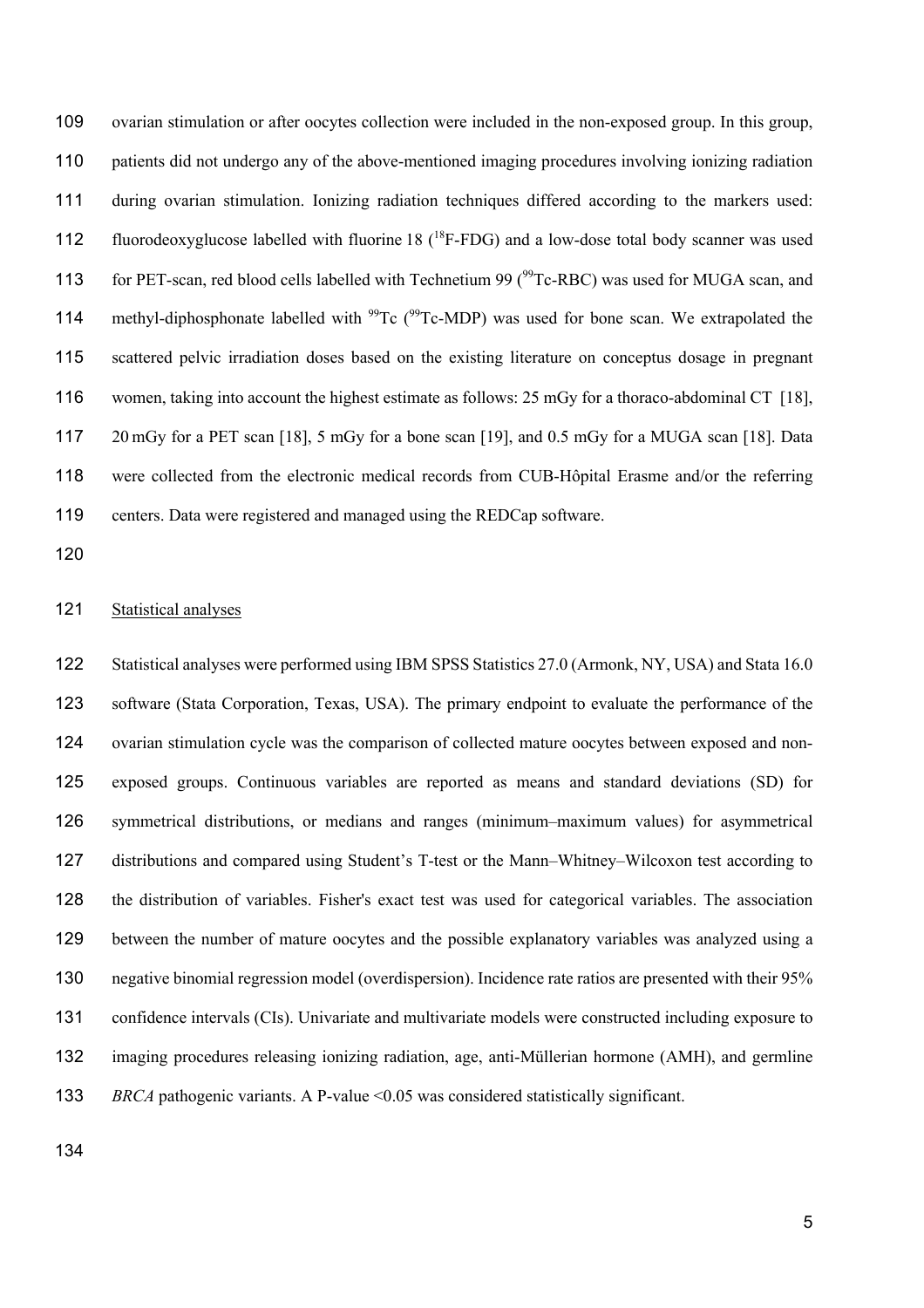#### **Results**

136 Between the  $29<sup>th</sup>$  of November 2012 and the 1<sup>st</sup> of May 2020, 82 breast cancer patients underwent ovarian stimulation for fertility preservation. A total of 8 patients were excluded for premature LH surge/premature triggering (n=4), non-compliance to the ovarian stimulation protocol (n=2), fertility preservation for breast cancer relapse (n=1), and expression of formal refusal communicated to the 140 institution to use their clinical data for clinical trials  $(n=1)$ . Among the 74 patients included in the study, 14 patients were exposed to at least one imaging procedure involving ionizing radiation during ovarian stimulation (exposed group) and 60 patients had already had their staging and risk assessment before starting ovarian stimulation (non-exposed group).

 Exposed and non-exposed patients had similar baseline and oncological characteristics, except for BMI 145 at diagnosis (median BMI of 24.4 and 22.1 in exposed and non-exposed groups, respectively; P=0.04) (Table 1 and Table S1). Mean age at diagnosis was 31.2 years in the exposed cohort and 32.6 years in 147 the non-exposed cohort  $(P=0.21)$ . A total of 23 patients (31.1%) had children at the time of diagnosis. Ovarian reserve was similar in both cohorts, with a median AMH level of 2.5 µg/L (range: 0.2-13) in 149 the exposed group, compared to 1.9 µg/L (range: 0.3-7.1) in the non-exposed group (P=0.20) (Table 2).

 The majority of the patients had a stage 2 tumor (57.1% and 50% in the exposed and non-exposed groups, respectively), without nodal invasion (71.4% and 60% in the exposed and non-exposed group, respectively), with positive hormone receptors (57.1% and 63.3% in the exposed and non-exposed cohort, respectively), and HER2 negative status (71.4% and 66.7% in the exposed and non-exposed group, respectively) (Table 1).

#### Radiation exposure

 Among the 14 exposed patients, 5 (35.7%) underwent a PET scan, 9 (64.3%) a bone scan, 2 (14.3%) a CT scan, and 1 patient underwent a MUGA scan (7.1%) during the ovarian stimulation cycle. Four patients underwent 2 imaging procedures during the ovarian stimulation cycle, and one patient underwent 3 imaging procedures (Table S2).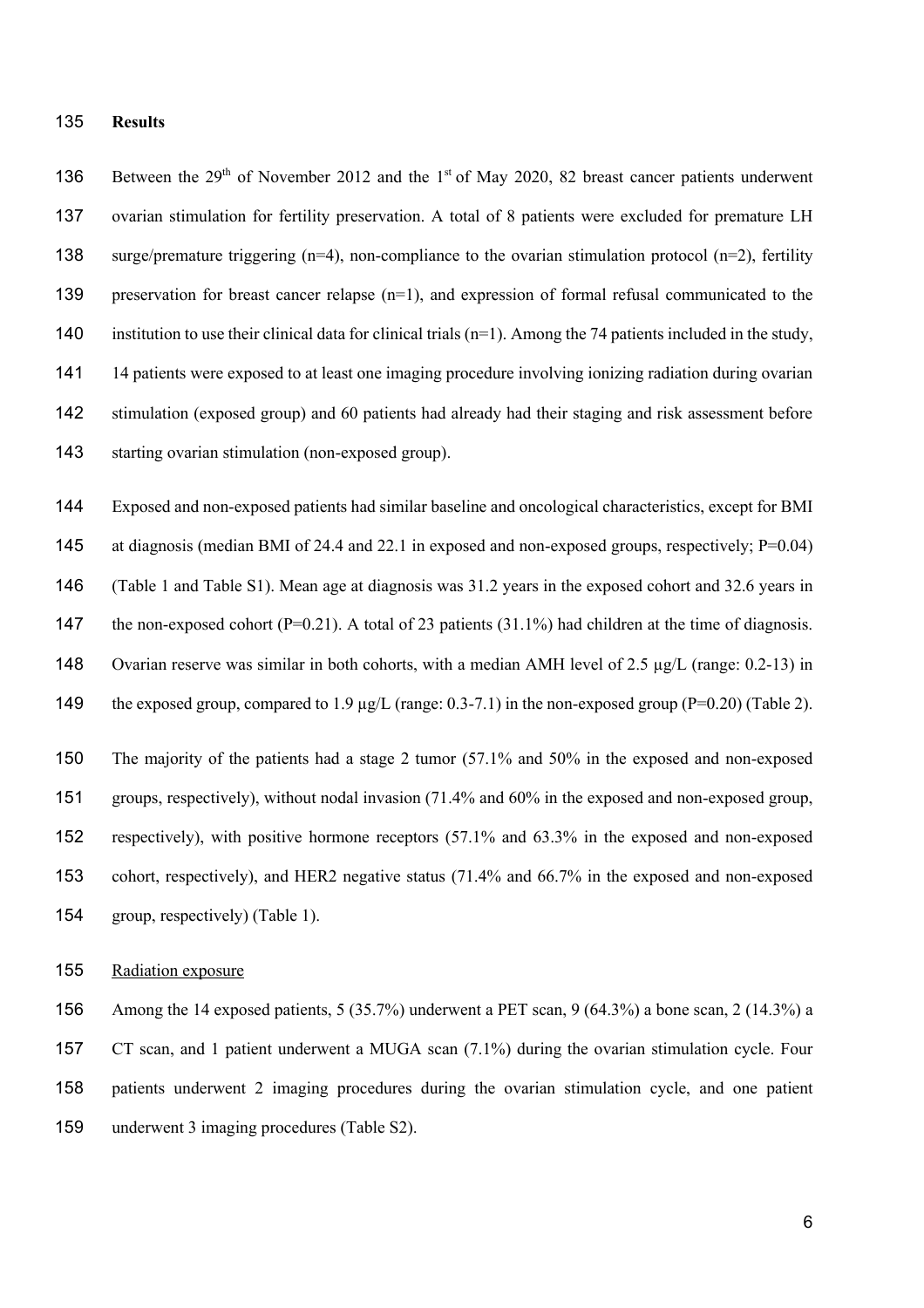The mean time between the beginning of ovarian stimulation and the first ionizing radiation exposure was 3.9 days (range: 0-7). The mean time between first exposure and oocyte collection was 8.7 days (range: 4-12). Taking into account the highest estimated scattering dose according to the literature [18, 19], patients were exposed to a median pelvic radiation exposure of 0.7 mGy (range: 0.5-45.5).

# Fertility preservation outcomes

 All the patients exposed to ionizing radiation had one ovarian stimulation cycle while 9 out of 60 patients in the non-exposed group had two consecutive stimulation cycles. The median time between diagnosis and the beginning of the first ovarian stimulation cycle was shorter in the exposed cohort (11.5 days, range: 5-33) than in the non-exposed group (28 days range: 1-164) (P<0.01). The characteristics of the ovarian stimulation cycles were similar in both groups (Table 2). hCG triggering was used at the beginning of the protocol and then replaced by GnRH analogues [17].

 Median number of collected oocytes was similar in both groups (10.5 versus 7 in the non-exposed and exposed group, respectively; P=0.16) as well as the maturation rate (92.5% versus 85.7% in the exposed 174 and non-exposed groups, respectively; P=0.54). Incidence rate ratios (IRR) of ionizing radiation exposure on the number of mature oocytes was 1.37 (IC: 0.94-2.0; P=0.10) in the univariate model and 176 1.13 (IC: 0.77-1.65; P=0.53) in the multivariate model. The increasing exposure dose was not associated with a decrease in the number of oocytes collected (Suppl Fig 1).

 Age (IRR=0.95; IC: 0.91-0.99; P=0.02) and AMH (IRR 1.18; IC: 1.09-1.28; P<0.0001) were both significantly associated with the number of mature oocytes in the univariate model. AMH was still significantly associated with the number of mature oocytes collected in the multivariate model (IRR 1.16; IC: 1.07-1.27; P=0.001), while age was not (IRR 0.98 IC: 0.94-1.02; P= 0.40). In contrast, the presence of a germline *BRCA* pathogenic variant was not significantly associated with the number of mature oocytes collected (IRR 0.92; IC: 0.62-1.36; P=0.67 and IRR 1.06; C: 0.72-1.56; P= 0.75) in the univariate and multivariate models, respectively (Table 3).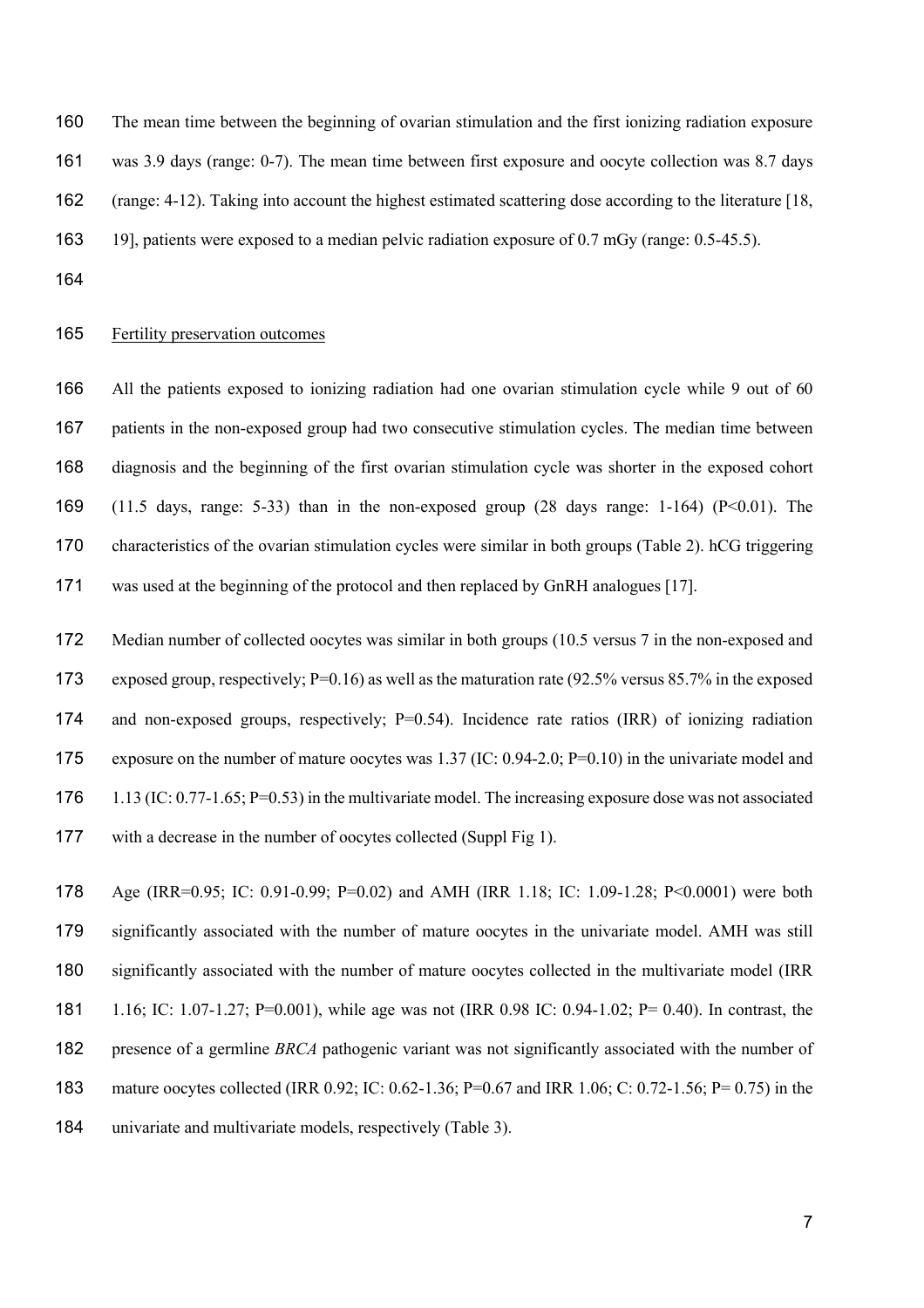A total of 45 and 132 mature oocytes were fertilized in the exposed and non-exposed groups, respectively. Fertilization rates were similar in both groups (Table 2).

## 187 Oncological and fertility outcomes

 Patients had a median follow-up of 3.7 years from breast cancer diagnosis (range: 0.8-7.5). Twelve and 58 patients had at least one year of follow-up after treatment in the exposed and non-exposed groups, respectively. Three patients out of 14 in the exposed cohort experienced a relapse (21.4%) compared to 6 out of 60 (10%) in the non-exposed cohort (P= 0.4) (Table S2). No patients died in the exposed cohort,

while there was one death in the non-exposed cohort (1.7%).

 Among exposed patients, none returned to the clinic to recover cryopreserved material or had a pregnancy after their breast cancer. In the non-exposed cohort, 11 patients out of 60 (18.3%) used their 196 frozen oocytes (n=4), embryo (n=6), or both (n=1) to achieve pregnancy. The mean time between 197 fertility preservation and oocyte/embryo thawing was  $3.4 \pm 1.5$  years. Mean survival rates after thawing were 55.6% for the oocytes (10/18) and 84.6% for the embryos (11/13). Fifteen embryos were transferred into 10 patients and 10 pregnancies were obtained (implantation rate 66.7%) leading to 5 live births, 3 miscarriages, and 2 ongoing pregnancies. All patients who received an embryo transfer 201 from cryopreserved oocytes/embryos had at least one positive hCG test (10/10). In addition, 7 patients had at least one spontaneous pregnancy and 2 others became pregnant using fresh oocytes retrieved in IVF/ICSI cycle.

#### **Discussion**

 In daily practice, patients are referred to the oncofertility unit soon after diagnosis, when disease staging assessment has not been performed yet or is ongoing. The safety of starting the stimulation cycle before completion of staging assessment is a matter of debate as uncertainties remain regarding the impact of scattering ionizing radiation on oocyte quality. Based on the "precautionary principle" and the ALARA ("As Low As Reasonably Achievable") principle, some physicians avoid the exposure of their patients to radiation and radionuclides during ovarian stimulation considering the lack of data, leading to fertility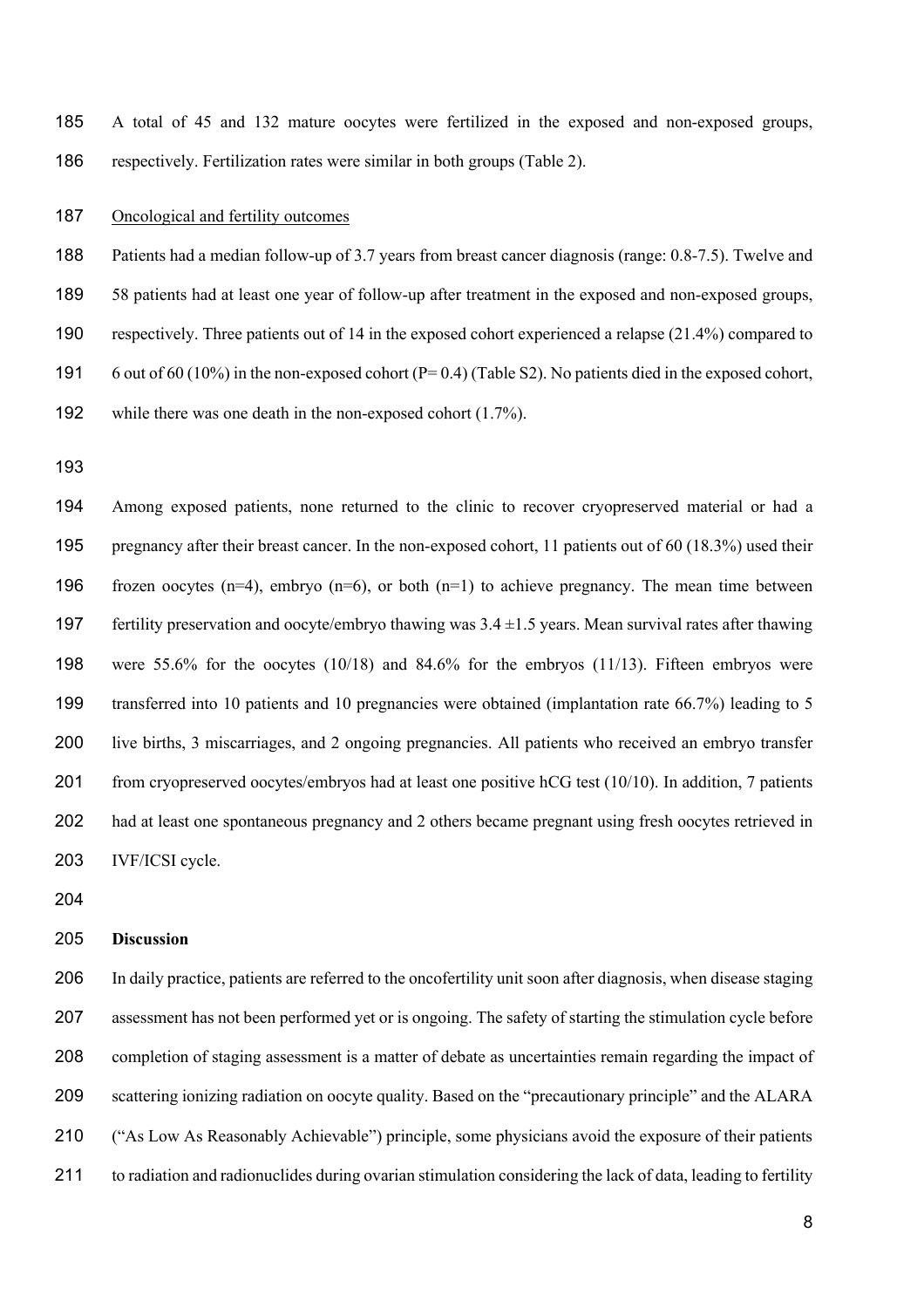preservation cycles cancellation or postponement of oncological treatment with potential safety consequences.

 This pilot study did not show a detrimental impact on the number of mature oocytes collected in breast cancer patients who underwent staging and risk assessment imaging during ovarian stimulation compared to those who had already completed their assessment before starting the ovarian stimulation cycle.

 It is well established that ionizing radiation causes DNA damage through double-strand breaks (DSBs) [20]. Although primordial follicles decrease due to apoptosis following DNA damage, this response is less prevalent in the population of growing follicles[14]. Sterilizing doses inducing acute premature 221 ovarian insufficiency (POI) was observed after an irradiation doses on the ovaries >20Gy at birth and decreased with age [21]. Although low doses of irradiation applied during staging and risk assessment in oncology are not at risk of inducing POI, they could impact the acquisition of oocytes competence 224 in growing follicles. Using a mouse follicular culture model, Jacquet et al showed that irradiation (2-4) Gy) does not alter follicular growth but has a dose-dependent effect on oocyte maturation progression 226 and on chromosomal aberrations [22]. Others have confirmed that in vitro oocyte maturation completion 227 can be disrupted by toxic agents that induce non-repairable DNA damage, especially DSBs [23]. The block of metaphase I progression that is associated with DNA damage is due to the activation of specific checkpoint signals that prevent damaged oocytes from becoming fertilized [24]. Thus, if DSBs occur 230 during ovarian stimulation, it may lead to a decrease in the number of mature oocytes collected.

 In experimental studies, extensive apoptosis and primordial follicle depletion was observed after ovarian exposure to 0.45 Gy [25]. Suh et al. also reported that 3 DSBs occur in oocytes exposed to 0.1 Gy, and 10 for exposure to 0.45 Gy [25]. During staging and risk assessment for breast cancer before 234 chemotherapy, we have estimated that ovaries were exposed to a median of 0.7 mGy (range: 0.5-45.5), which is lower than doses required to induce significant oocyte DNA damage. Therefore, many centers assume that staging assessment can be performed during ovarian stimulation, although no study was available until now to confirm the safety of this practice.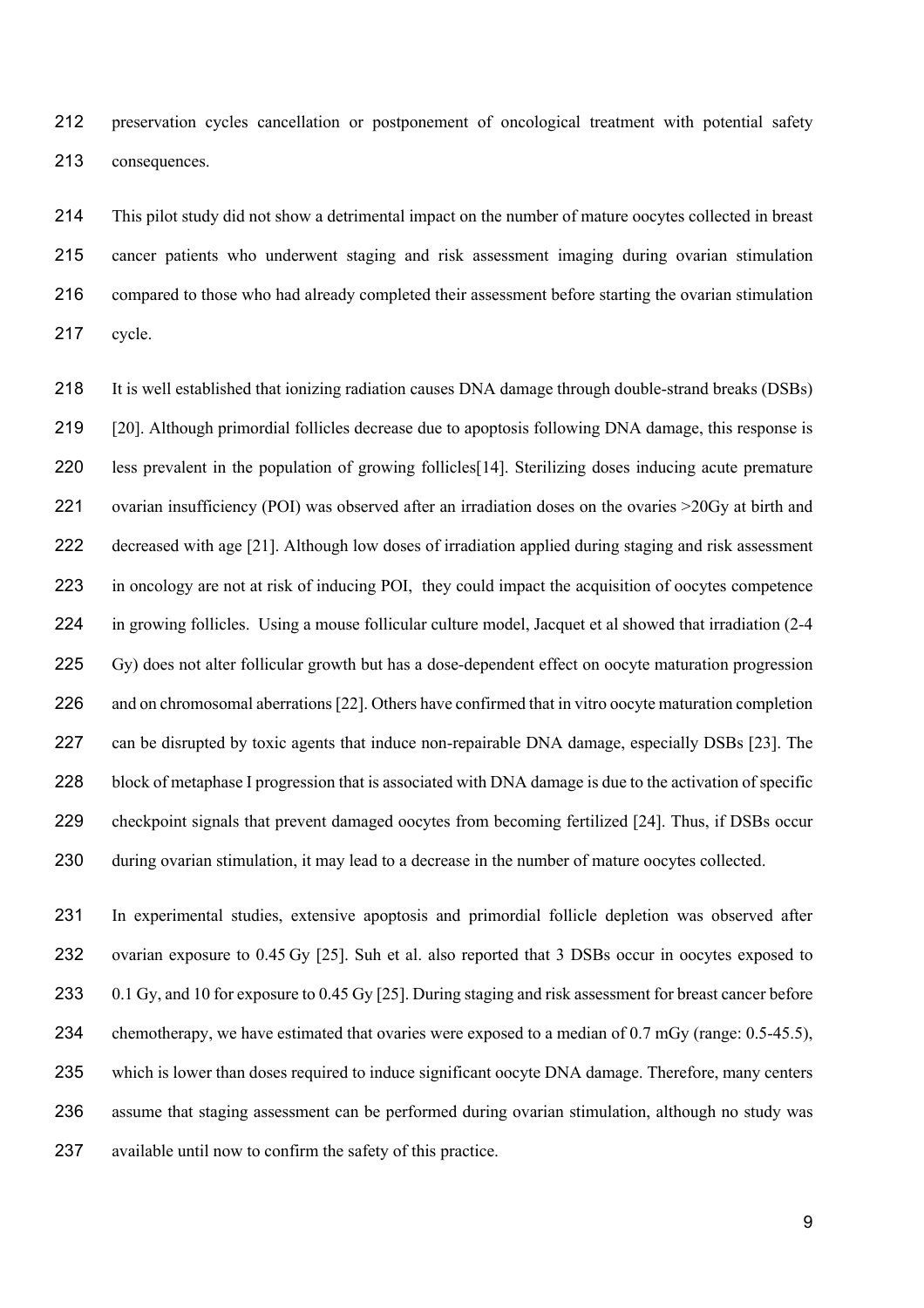This study provides reassuring preliminary data on the safety of oocyte collection when staging and risk assessment has been conducted during ovarian stimulation. The major limitation of the study was the limited number of patients included. However, the most relevant parameters that could impact the number of mature oocytes such as the age or the ovarian reserve were similar in both groups. Patients in the exposure group had a higher median BMI but it is unlikely that it constitutes a major bias for the interpretation of the data. Fertilization rates were similar in both cohorts, but no patients in the exposed cohort have used the cryopreserved material to achieve pregnancy yet. Although we did not observe any detrimental effects of staging assessment during ovarian stimulation on oocyte maturation rate and fertilization capacity, additional studies on fertility and obstetrical outcomes are needed to further confirm these findings. Considering these limitations, it is recommended to limit overlap with particularly high-exposure imaging as much as possible during ovarian stimulation and to increase liquid intake to avoid prolonged exposure to nuclides in the bladder (i.e. close to the ovaries) when used.

#### **Conclusion**

 The choice of the best fertility preservation strategy for oncologic patients has to take into account several factors, one of them being the lapse of time available before starting chemotherapy or any gonadotoxic treatment. It is usually recommended to start the fertility treatment as soon as possible in order to avoid any delay of chemotherapy in the neoadjuvant setting. This study showed that starting ovarian stimulation while patients still have to complete their staging and risk assessment does not appear to be detrimental in terms of number of mature oocytes collected. This serves as a proof-of- concept study that supports the hypothesis that ovarian stimulation can be started soon after the initial diagnosis and treatment decision, irrespective of staging assessment. These data also highlight the importance of collecting information on the use of imaging procedures during ovarian stimulation in order to expand our knowledge of the potential impact of these procedures on human oocytes in large prospective trials.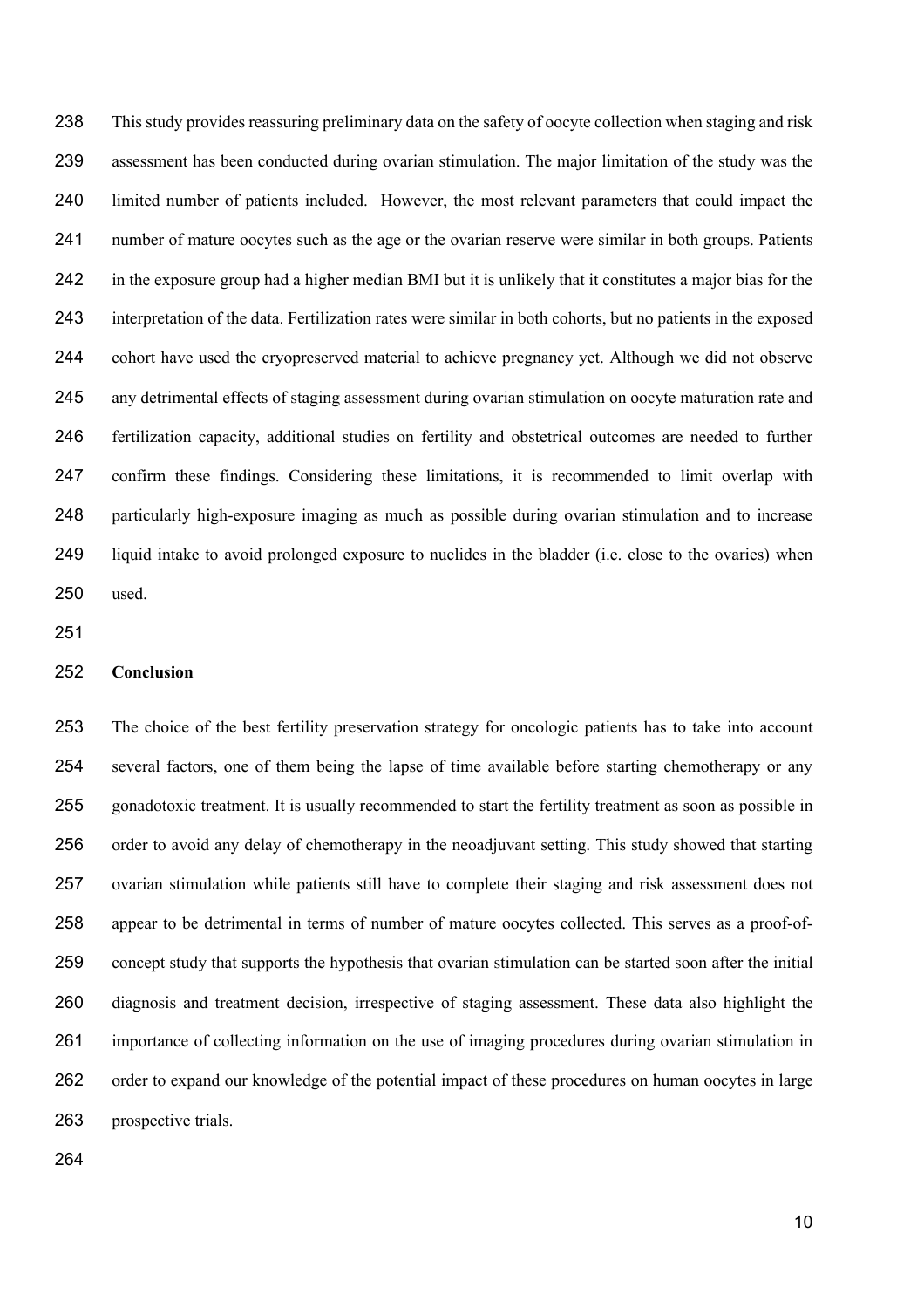#### **Legend of the figure:**

- *Figure S1: Correlation between radiation doses and total number of oocytes collected (pink) and total*
- *number of mature oocytes (blue) in the exposure group*



## **Declarations**

 **Funding:** Margherita Condorelli and Isabelle Demeestere acknowledge Télévie-FNRS and Fonds Erasme for their financial support. This work was supported by Télévie-FNRS (Grant number: 7.6508.20) and Fonds Erasme (Grant number: not applicable). Matteo Lambertini acknowledges the support from the Italian Association for Cancer Research ("Associazione Italiana per la Ricerca sul Cancro", AIRC; MFAG 2020 ID 24698) and the Italian Ministry of Health (5 x 1000 funds 2017).

# **Ethics declarations**

 Conflicts of interest/Competing interests: Matteo Lambertini acted as a consultant for Roche, Lilly, AstraZeneca and Novartis and has received honoraria from Sandoz, Roche, Lilly, Pfizer, Novartis and Takeda, outside the submitted work. Anne Delbaere received grants from Ferring Pharmaceuticals and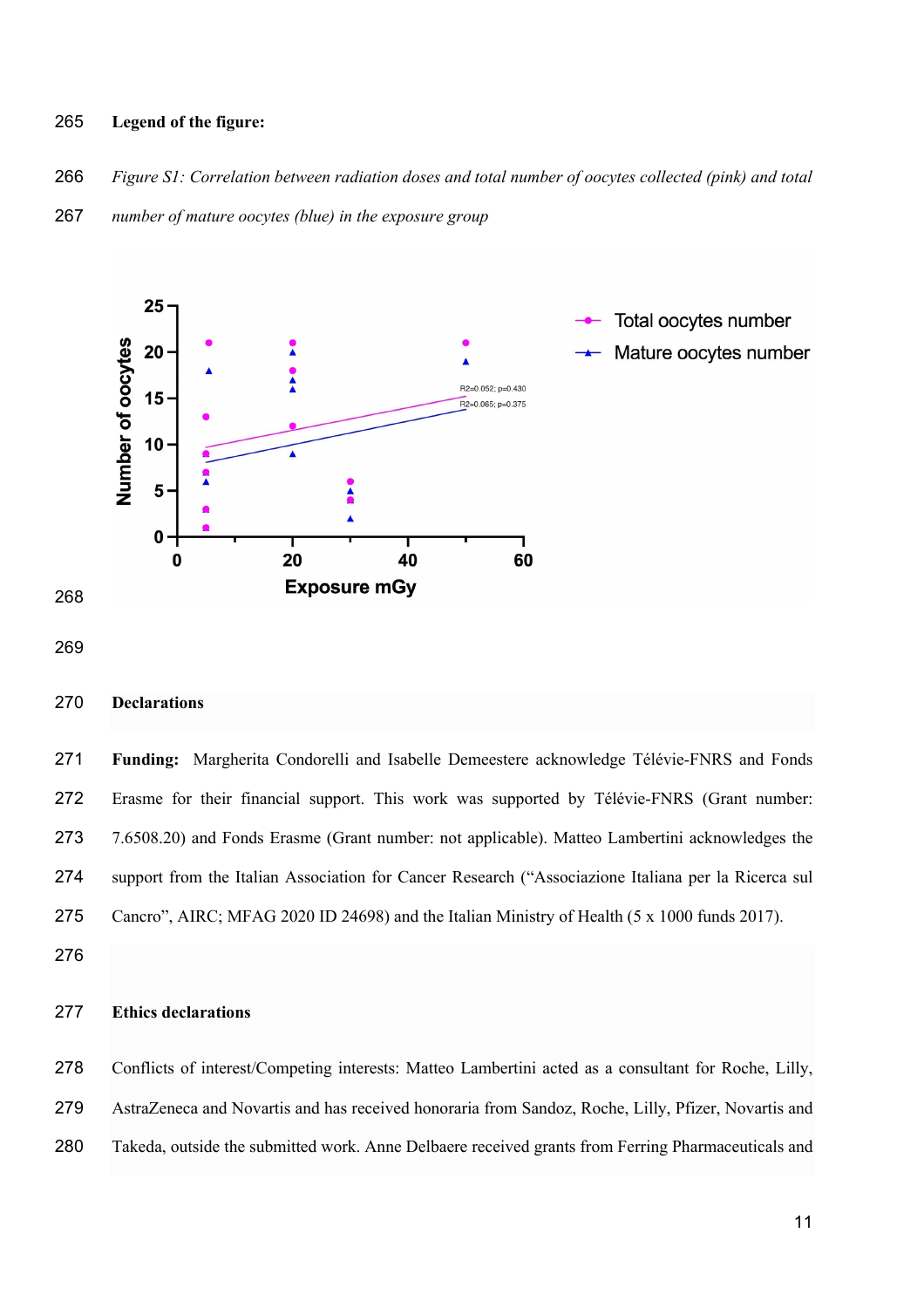consultancy or lecture fees from Merck, Gedeon-Richter Ferring Pharmaceuticals and OVVI Diagnostics, outside the submitted work. Isabelle Demeestere received research grants from Ferring and Roche, consultancy or lecture fees from Roche, Novartis and support for attending meetings from Ferring, Theramex, outside the submitted work. The remaining authors have no conflicts of interest to declare.

 Ethical approval: All procedures performed in studies involving human participants were in accordance with the ethical standards of the institutional committee and with the 1964 Helsinki declaration and its later amendments or comparable ethical standards.

This study was approved by the ethics committee of CUB-Hôpital Erasme (P2020.328).

 Informed consent: The need for obtaining informed consent was waived by the Hôpital Erasme ethical committee, given that this study was retrospective and non-interventional. Patients have the right to refuse to participate in any clinical trial by informing the hospital which keeps a record of their choice. We hereby confirm that we took into account patient preference, and consequently excluded all patients that refused their participation in clinical trials.

 **Availability of data and material**: The datasets generated during and/or analyzed during the current study are available from the corresponding author on reasonable request.

**Code availability:** Not applicable

 **Authors' contributions:** MC, ML and ID conceived and designed the study, OG, MS, AD and MC acquired the data. JR, ML, MS, and MC analyzed the data. MC and ID wrote the manuscript and all other authors revised it critically and finally approved it.

#### **Acknowledgements**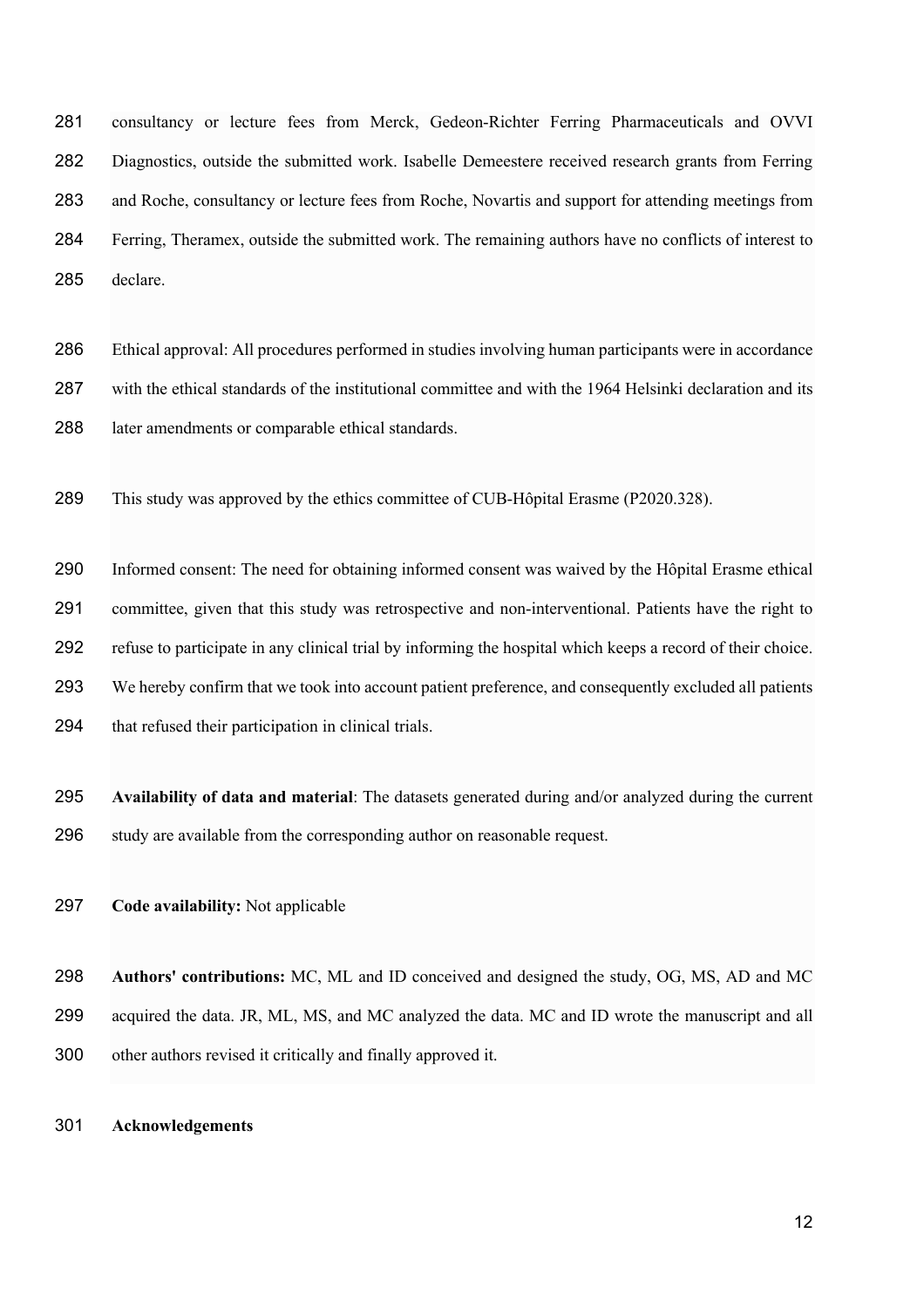- The authors would like to acknowledge the contribution of a medical writer, Sandy Field, PhD, for
- English language editing of this manuscript.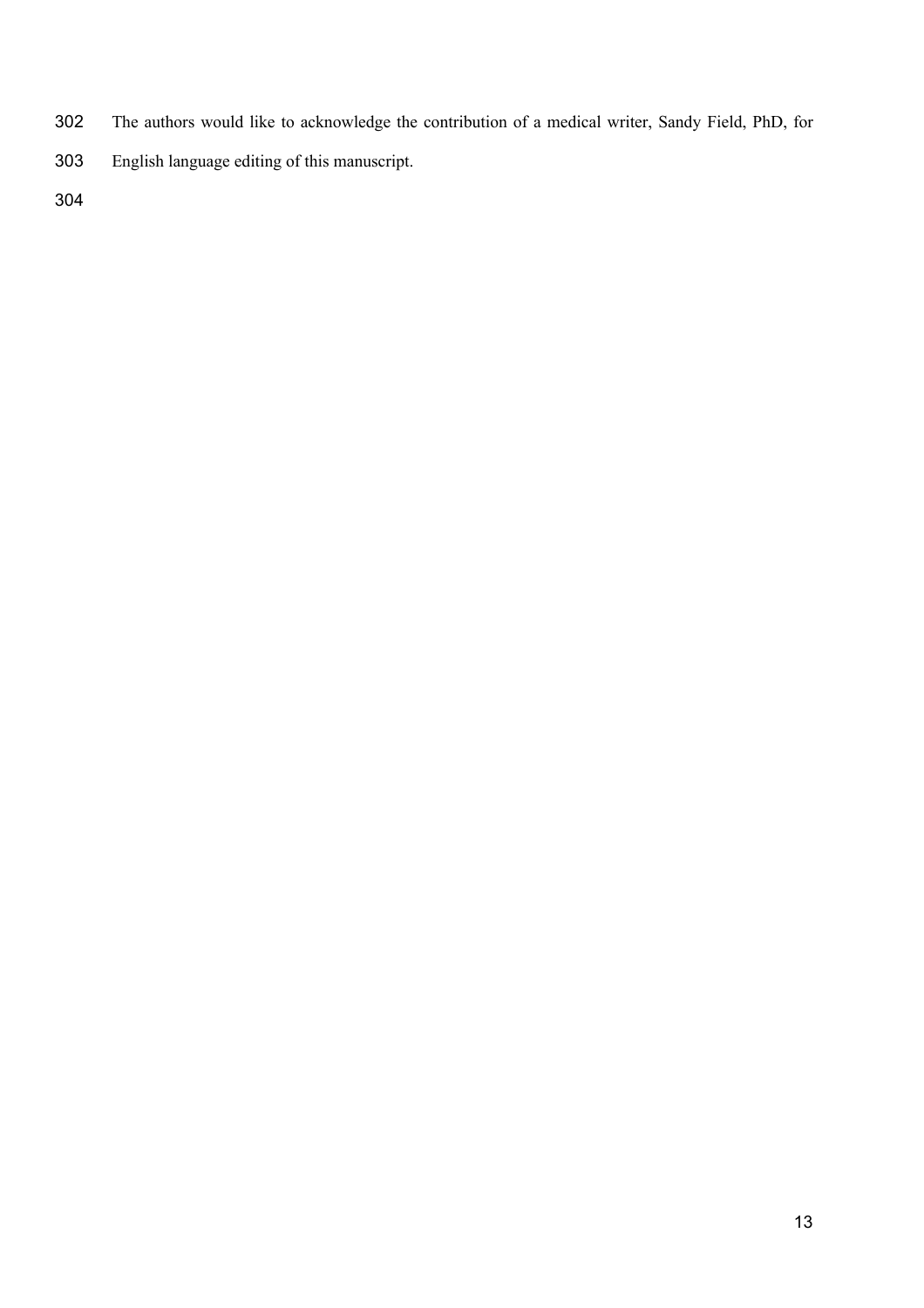| 305        | <b>References</b> |                                                                                                                                       |
|------------|-------------------|---------------------------------------------------------------------------------------------------------------------------------------|
| 306        |                   |                                                                                                                                       |
| 307        |                   |                                                                                                                                       |
| 308        | 1.                | Fidler MM, Gupta S, Soerjomataram I et al (2017) Cancer incidence and mortality among                                                 |
| 309        |                   | young adults aged 20-39 years worldwide in 2012: a population-based study. The lancet                                                 |
| 310        |                   | oncology 18:1579-1589. https://doi.org/10.1016/S1470-2045(17)30677-0                                                                  |
| 311        | 2.                | Heer E, Harper A, Escandor N et al (2020) Global burden and trends in premenopausal and                                               |
| 312        |                   | postmenopausal breast cancer: a population-based study. Lancet Glob Health 8:e1027-e1037.                                             |
| 313        |                   | https://doi.org/10.1016/S2214-109X(20)30215-1                                                                                         |
| 314        | 3.                | Copson E, Maishman T, Gerty S et al (2014) Ethnicity and outcome of young breast cancer                                               |
| 315        |                   | patients in the United Kingdom: the POSH study. British journal of cancer 110:230-241.                                                |
| 316        |                   | https://doi.org/10.1038/bjc.2013.650                                                                                                  |
| 317        | 4.                | Anderson RA, Amant F, Braat D et al (2020) ESHRE guideline: female fertility preservation.                                            |
| 318        |                   | Hum Reprod Open 2020:hoaa052. https://doi.org/10.1093/hropen/hoaa052                                                                  |
| 319        | 5.                | Lambertini M, Peccatori FA, Demeestere I et al (2020) Fertility preservation and post-treatment                                       |
| 320        |                   | pregnancies in post-pubertal cancer patients: ESMO Clinical Practice Guidelines. Ann Oncol.                                           |
| 321        |                   | https://doi.org/10.1016/j.annonc.2020.09.006                                                                                          |
| 322        | 6.                | Paluch-Shimon S, Cardoso F, Partridge AH et al (2020) ESO-ESMO 4th International                                                      |
| 323        |                   | Consensus Guidelines for Breast Cancer in Young Women (BCY4). Ann Oncol 31:674-696.                                                   |
| 324        |                   | https://doi.org/10.1016/j.annonc.2020.03.284                                                                                          |
| 325        | 7.                | Oktay K, Harvey BE, Partridge AH et al (2018) Fertility Preservation in Patients With Cancer:                                         |
| 326        |                   | Update.<br>J<br>Clin<br>Oncol<br><b>ASCO</b><br>Clinical<br>Practice<br>Guideline<br>36:1994-2001.                                    |
| 327        |                   | https://doi.org/10.1200/JCO.2018.78.1914                                                                                              |
| 328        | 8.                | Practice Committee of the American Society for Reproductive Medicine. Electronic address                                              |
| 329        |                   | aao (2019) Fertility preservation in patients undergoing gonadotoxic therapy or gonadectomy:                                          |
| 330        |                   | committee<br>112:1022-1033.<br>opinion.<br>Fertility<br>and<br>sterility<br>a                                                         |
| 331        |                   | https://doi.org/10.1016/j.fertnstert.2019.09.013                                                                                      |
| 332        | 9.                | Bonardi B, Massarotti C, Bruzzone M et al (2020) Efficacy and Safety of Controlled Ovarian                                            |
| 333        |                   | Stimulation With or Without Letrozole Co-administration for Fertility Preservation: A                                                 |
| 334        |                   | Review<br>Front<br>Systematic<br>and<br>Meta-Analysis.<br>Oncol<br>10:574669.                                                         |
| 335        |                   | https://doi.org/10.3389/fonc.2020.574669                                                                                              |
| 336        | 10.               | Cardoso F, Kyriakides S, Ohno S et al (2019) Early breast cancer: ESMO Clinical Practice                                              |
| 337<br>338 |                   | Guidelines<br>for<br>diagnosis,<br>and<br>follow-up.<br>Oncol<br>treatment<br>Ann<br>30:1674.                                         |
| 339        | 11.               | https://doi.org/10.1093/annonc/mdz189<br>Chien AJ, Chambers J, McAuley F et al (2017) Fertility preservation with ovarian stimulation |
| 340        |                   | and time to treatment in women with stage II-III breast cancer receiving neoadjuvant therapy.                                         |
| 341        |                   | Breast cancer research and treatment 165:151-159. https://doi.org/10.1007/s10549-017-4288-                                            |
| 342        |                   | 3                                                                                                                                     |
| 343        | 12.               | Kirk M, Lyon MF (1982) Induction of congenital anomalies in offspring of female mice                                                  |
| 344        |                   | exposed to varying doses of X-rays. Mutat Res 106:73-83. https://doi.org/10.1016/0027-                                                |
| 345        |                   | 5107(82)90191-9                                                                                                                       |
| 346        | 13.               | Meirow D, Epstein M, Lewis H et al (2001) Administration of cyclophosphamide at different                                             |
| 347        |                   | stages of follicular maturation in mice: effects on reproductive performance and fetal                                                |
| 348        |                   | malformations.<br>Human<br>reproduction<br>(Oxford,<br>England)<br>16:632-637.                                                        |
| 349        |                   | https://doi.org/10.1093/humrep/16.4.632                                                                                               |
| 350        | 14.               | Stringer JM, Winship A, Zerafa N et al (2020) Oocytes can efficiently repair DNA double-                                              |
| 351        |                   | strand breaks to restore genetic integrity and protect offspring health. Proceedings of the                                           |
| 352        |                   | National Academy of Sciences of the United States of America 117:11513-11522.                                                         |
| 353        |                   | $\frac{https://doi.org/10.1073/pnas.2001124117}{https://doi.org/10.1073/pnas.2001124117}$                                             |
| 354        | 15.               | Marangos P, Carroll J (2012) Oocytes progress beyond prophase in the presence of DNA                                                  |
| 355        |                   | damage. Current biology: CB 22:989-994. https://doi.org/10.1016/j.cub.2012.03.063                                                     |
| 356        | 16.               | Gougeon A (1996) Regulation of ovarian follicular development in primates: facts and                                                  |
| 357        |                   | hypotheses. Endocrine reviews 17:121-155.                                                                                             |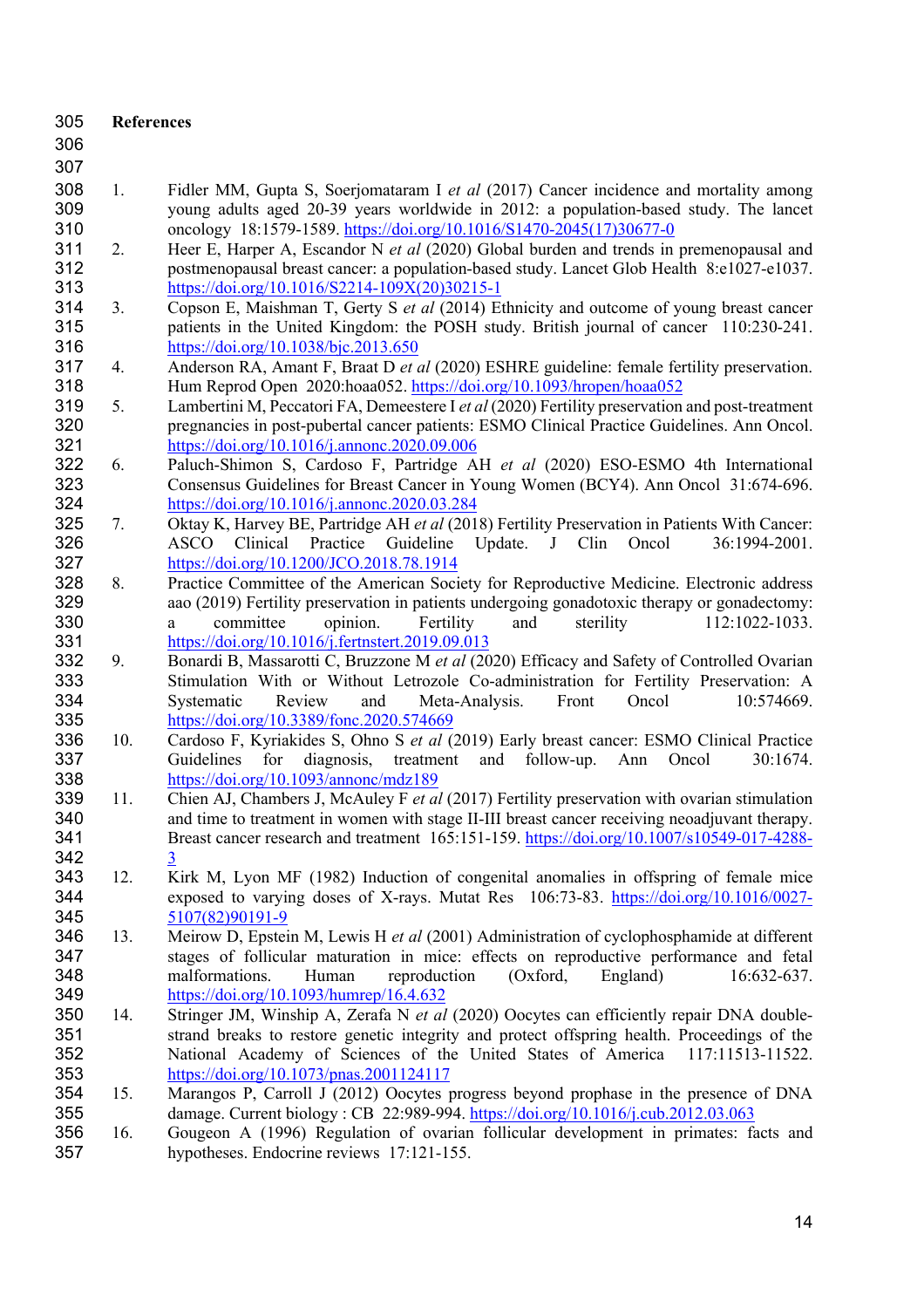- 17. Goldrat O, Gervy C, Englert Y *et al* (2015) Progesterone levels in letrozole associated controlled ovarian stimulation for fertility preservation in breast cancer patients. Human reproduction (Oxford, England) 30:2184-2189. https://doi.org/10.1093/humrep/dev155
- 18. Radiology ACo (2018) ACR–SPR PRACTICE PARAMETER FOR IMAGING PREGNANT OR POTENTIALLY PREGNANT ADOLESCENTS AND WOMEN WITH IONIZING RADIATION.
- https://wwwacrorg/Clinical-Resources/Radiology-Safety/Radiation-Safety.
- 19. McCollough CH, Schueler BA, Atwell TD *et al* (2007) Radiation exposure and pregnancy: when should we be concerned? Radiographics 27:909-917; discussion 917-908. https://doi.org/10.1148/rg.274065149
- 20. Borrego-Soto G, Ortiz-Lopez R, Rojas-Martinez A (2015) Ionizing radiation-induced DNA injury and damage detection in patients with breast cancer. Genet Mol Biol 38:420-432. https://doi.org/10.1590/S1415-475738420150019
- 21. Wallace WH, Thomson AB, Saran F *et al* (2005) Predicting age of ovarian failure after radiation to a field that includes the ovaries. International journal of radiation oncology, biology, physics 373 62:738-744. https://doi.org/10.1016/j.ijrobp.2004.11.038<br>374 22. Jacquet P, Adriaens I, Buset J *et al* (2005) Cytogenetic s
- 22. Jacquet P, Adriaens I, Buset J *et al* (2005) Cytogenetic studies in mouse oocytes irradiated in vitro at different stages of maturation, by use of an early preantral follicle culture system. Mutat Res 583:168-177. https://doi.org/10.1016/j.mrgentox.2005.03.008
- 23. Yuen WS, Merriman JA, O'Bryan MK *et al* (2012) DNA double strand breaks but not interstrand crosslinks prevent progress through meiosis in fully grown mouse oocytes. PloS one 7:e43875. https://doi.org/10.1371/journal.pone.0043875
- 24. Collins JK, Lane SIR, Merriman JA *et al* (2015) DNA damage induces a meiotic arrest in mouse oocytes mediated by the spindle assembly checkpoint. Nat Commun 6:8553. https://doi.org/10.1038/ncomms9553
- 25. Suh EK, Yang A, Kettenbach A *et al* (2006) p63 protects the female germ line during meiotic arrest. Nature 444:624-628. https://doi.org/10.1038/nature05337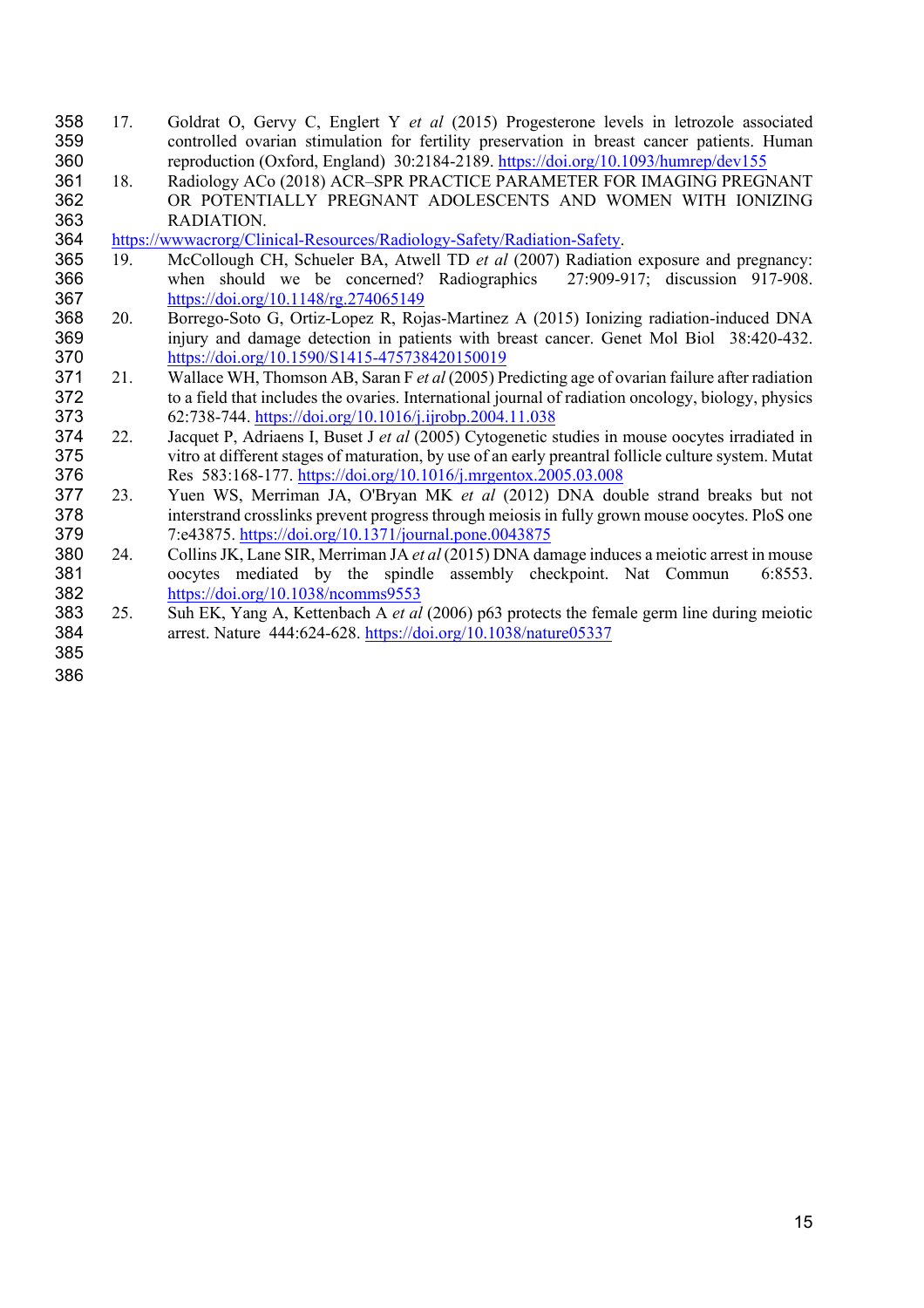# 387 **Table 1**. Breast cancer characteristics

# 388

|                                           | radiation<br>Ionizing<br>exposed | Non-exposed     | $P-$  |
|-------------------------------------------|----------------------------------|-----------------|-------|
|                                           | cohort $(n=14)$                  | cohort $(n=60)$ | value |
| Mean age at diagnosis (SD)                | 31.2(3.4)                        | 32.6(4.0)       | 0.21  |
| $\overline{BRCA}$ pathogenic variants – n |                                  |                 |       |
| (%)                                       | 5(35.7)                          | 9(15.0)         | 0.12  |
| Of which:                                 |                                  |                 |       |
| <b>BRCA1</b>                              | 3(21.4)                          | 5(8.3)          |       |
| <b>BRCA2</b>                              | 2(14.3)                          | 4(6.7)          |       |
| Histology - $n$ (%)                       |                                  |                 | 0.72  |
| Ductal carcinoma                          | 13 (92.9)                        | 54 (90.0)       |       |
| Lobular carcinoma                         | 0(0)                             | 1(1.7)          |       |
| Other                                     | 0(0)                             | 1(1.7)          |       |
| Unknown                                   | 1(7.1)                           | 2(3.3)          |       |
| Tumor grade - n (%)                       |                                  |                 | 0.06  |
| $1 - 2$                                   | 1(7.1)                           | 22(36.7)        |       |
| 3                                         | 13 (92.9)                        | 36(60.0)        |       |
| Unknown                                   | 0(0)                             | 2(3.3)          |       |
| Tumor size - n (%)                        |                                  |                 | 0.85  |
| T <sub>1</sub>                            | 4(28.6)                          | 22(36.7)        |       |
| T <sub>2</sub>                            | 8(57.1)                          | 30(50)          |       |
| T3-T4                                     | 2(14.3)                          | 8(13.3)         |       |
| Nodal status - $n$ (%)                    |                                  |                 | 0.63  |
| N <sub>0</sub>                            | 10(71.4)                         | 36(60.0)        |       |
| $N1-N3$                                   | 4(28.6)                          | 22(36.7)        |       |
| Unknown                                   | 0(0)                             | 2(3.3)          |       |
| Hormone receptor status - $n$ (%)         |                                  |                 | 0.76  |
| ER and/or PR positive                     |                                  |                 |       |
| ER and PR negative                        | 8(57.1)                          | 38 (63.3)       |       |
|                                           | 6(42.9)                          | 22(36.7)        |       |
| HER2 status - $n$ $%$                     |                                  |                 | 1.00  |
| HER2 negative                             | 10(71.4)                         | 40(66.7)        |       |
| HER2 positive                             | 4(28.6)                          | 20(33.3)        |       |

389 Abbreviations: HER2, human epidermal growth factor receptor 2; ER, estrogen receptor; PR, progesterone receptor. 390<br>391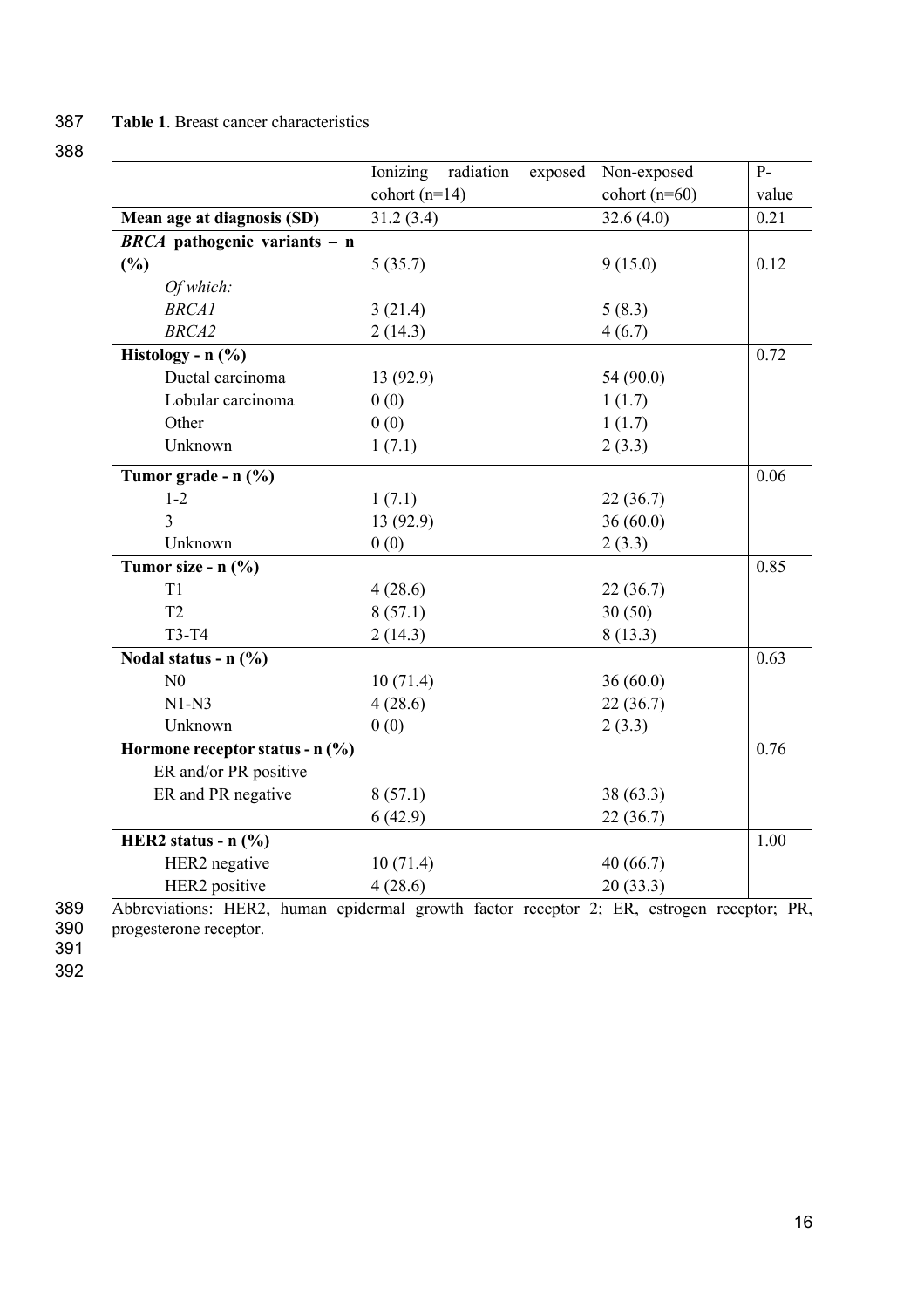# 393 **Table 2**. Ovarian stimulation and oocyte retrieval

|                                                       | Ionizing radiation<br>exposed | Non-exposed     | P-value |
|-------------------------------------------------------|-------------------------------|-----------------|---------|
|                                                       | cohort $(n=14)$               | cohort $(n=60)$ |         |
| <b>AMH</b><br><b>Basal</b><br>$(\mu g/L)$ -<br>median |                               |                 |         |
| (range)                                               | $2.5(0.2-13)$                 | $1.9(0.3-7.1)$  | 0.20    |
| <b>Number of cycles</b>                               | 14                            | 69              |         |
| Time between breast cancer                            |                               |                 |         |
| diagnosis to day 1 of OS - in days-                   |                               |                 |         |
| median (range)                                        | $11.5(5-33)$                  | $28(1-164)$     | < 0.01  |
| Time between imaging<br>and                           |                               |                 |         |
| oocyte retrieval, in days - median                    |                               |                 |         |
| (range)                                               | $8.7(4-12)$                   | Not applicable  |         |
| Type of ovarian stimulation                           |                               |                 | 0.92    |
| cycle - $n$ (%)                                       |                               |                 |         |
| Standard                                              | 9(64.3)                       | 39(56.5)        |         |
| Random follicular                                     | 1(7.1)                        | 5(7.2)          |         |
| Random luteal                                         | 4(28.6)                       | 24 (34.8)       |         |
| Unknown                                               | 0(0)                          | 1(1.4)          |         |
| Gonadotropins                                         |                               |                 | 0.72    |
| Recombinant FSH- n (%)                                | 12(85.7)                      | 53 (76.8)       |         |
| HMG- $n$ (%)                                          | 2(14.3)                       | 16(23.2)        |         |
| Total FSH dose (IU) - mean                            |                               |                 |         |
| (SD)                                                  | 2794.6 (892.3)                | 2524.1 (950.1)  | 0.33    |
| Stimulation, in days - median                         |                               |                 |         |
| (range)                                               | $11(8-14)$                    | $10(3-16)$      | 0.40    |
| Triggering method - n (%)                             |                               |                 | 0.54    |
| hCG                                                   | 3(21.4)                       | 22(31.9)        |         |
| GnRH agonists                                         | 11(78.6)                      | 47(68.1)        |         |
| Data at triggering - median                           |                               |                 |         |
| (range)                                               |                               |                 |         |
| $E2$ (ng/l)                                           | 319.8 (95-1345)               | 317 (20-1024)   | 0.44    |
| Progesterone (µg/l)                                   | $0.8(0.4-2.4)$                | $1(0.2-5.7)$    | 0.53    |
| Number of follicles > 18 mm                           |                               |                 |         |
| Number of follicles 15-18                             | $2.5(1-11)$                   | $2(0-7)$        | 0.76    |
| mm                                                    |                               |                 |         |
| Number of follicles < 15 mm                           | $3(1-17)$                     | $4(0-20)$       | 0.82    |
|                                                       | $5(1-15)$                     | $6(0-24)$       | 0.89    |
| <b>OS</b> outcomes                                    |                               |                 |         |
| Number of oocytes collected-                          |                               |                 |         |
| median (range)                                        | $10.5(1-21)$                  | $7(0-23)$       | 0.16    |
| Number of oocytes collected-                          |                               |                 |         |
| mean (SD)                                             | 11.3(7.4)                     | 8.1(5.1)        |         |
| Number of mature oocytes                              |                               |                 |         |
| median (range)                                        | $8(1-20)$                     | $6(0-19)$       | 0.17    |
|                                                       |                               |                 |         |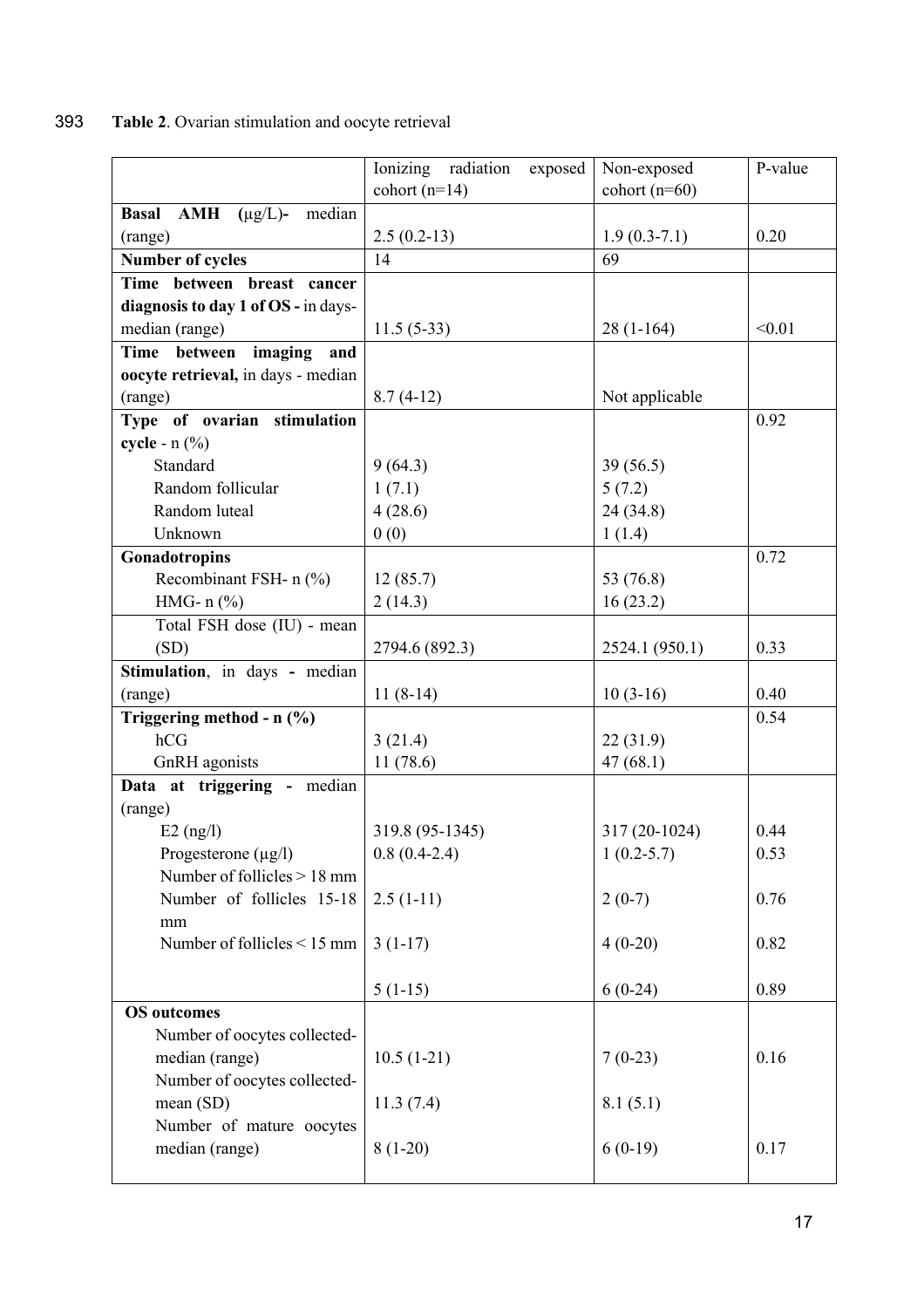| Number of mature oocytes $\vert 9.7(6.9) \vert$ |      | 6.7(4.4)      |      |
|-------------------------------------------------|------|---------------|------|
| collected-mean (SD)                             |      |               |      |
| Maturation rate - % median   $92.5(46.2 - 100)$ |      | $85.7(0-100)$ | 0.54 |
| (range)                                         |      |               |      |
| <b>Fertilization outcomes</b>                   |      |               |      |
| Total number of oocytes                         |      |               |      |
| fertilized                                      | 45   | 132           |      |
| Fertilization rate (%)                          | 62.2 | 65.4          | 0.70 |
| Total number of<br>frozen                       |      |               |      |
| embryos                                         | 22   | 89            |      |

395 Abbreviations: OS, ovarian stimulation; AMH, anti-Müllerian hormone; FSH, follicle-stimulating 396 hormone; HMG, human menopausal gonadotropin; IU, international units; SD, standard deviation;

397 hCG, Human chorionic gonadotropin; GnRH, Gonadotropin-releasing hormone.

**Table 3.** Association between parameters and number of mature oocytes

| Negative Binomial         | IRR $(IC95%)$       | P-value  | aIRR $(IC95%)$      | P-value |
|---------------------------|---------------------|----------|---------------------|---------|
| <b>Treatment</b>          | $1.37(0.94-2.0)$    | 0.10     | $1.13(0.77-1.65)$   | 0.53    |
| exposed vs non-exposed to |                     |          |                     |         |
| ionizing radiation        |                     |          |                     |         |
| Age                       | $0.95(0.91-0.99)$   | 0.02     | $0.98(0.94-1.02)$   | 0.40    |
| <b>AMH</b>                | $1.18(1.09-1.28)$   | < 0.0001 | $1.16(1.07-1.27)$   | 0.001   |
| <b>BRCA</b>               | $0.92(0.62 - 1.36)$ | 0.67     | $1.06(0.72 - 1.56)$ | 0.75    |
| BRCA PV vs BRCA VUS,      |                     |          |                     |         |
| negative or unknown       |                     |          |                     |         |

398

399 Abbreviations: IRR, incidence rate ratios; aIRR, adjusted incidence rate ratios; AMH, anti-Müllerian

400 hormone; PV, pathogenic variant; VUS, variants of unknown significance.

401

402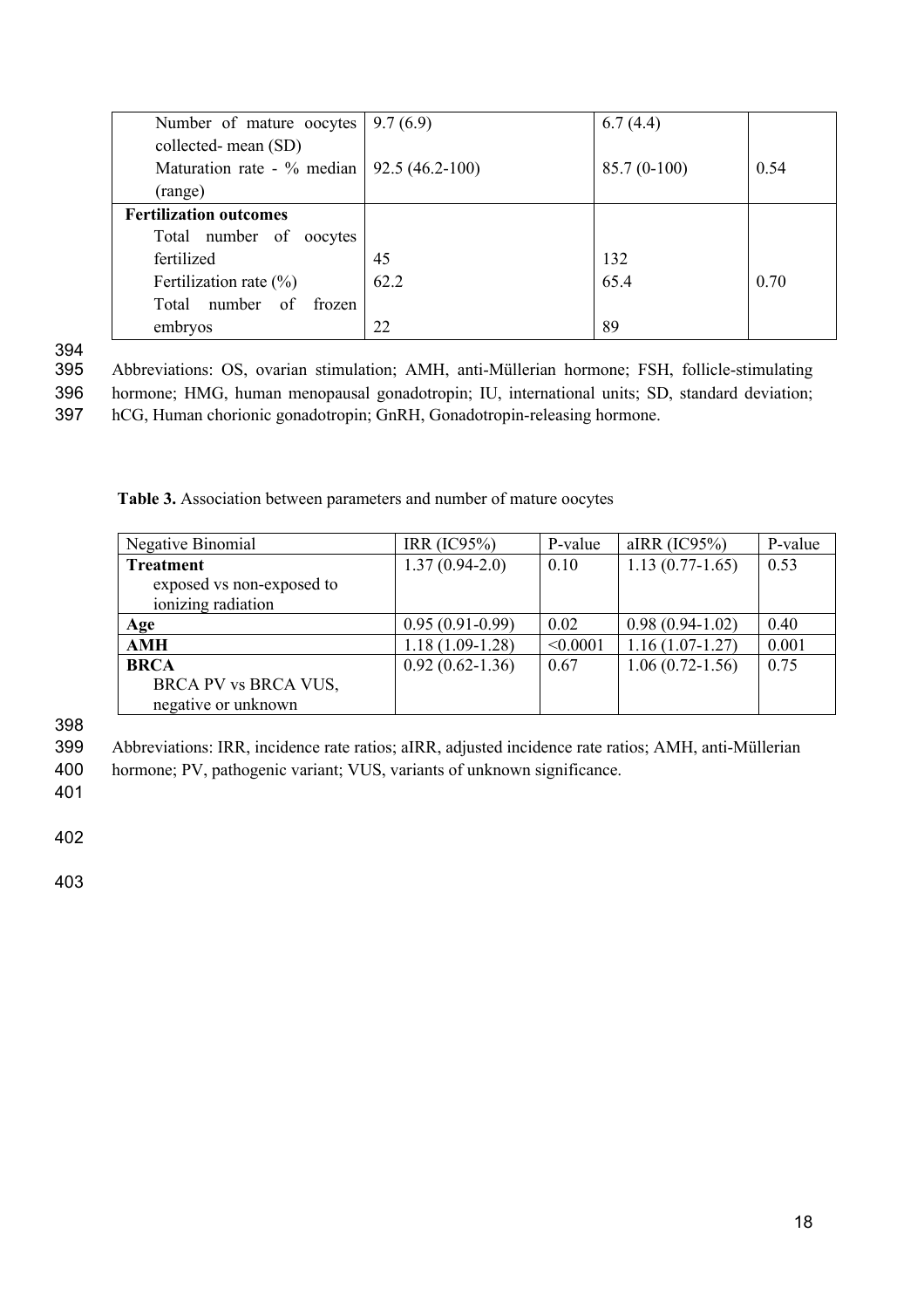404 **Table S1**. Medical and reproductive history before breast cancer diagnosis

|                                   | Ionizing<br>radiation<br>exposed | Non-exposed      | $P-$  |
|-----------------------------------|----------------------------------|------------------|-------|
|                                   | cohort $(n=14)$                  | cohort $(n=60)$  | value |
| Median BMI (range)                | $\overline{24.4}$ (20.1-37.5)    | 22.1 (17.5-30.8) | 0.04  |
| Toxics intake- n (%)              |                                  |                  |       |
| Tobacco                           | 3(21.4)                          | 10(16.7)         | 0.70  |
| Alcohol                           | 1(7.1)                           | 6(10)            | 1.00  |
| Drugs                             | 0(0)                             | 4(6.7)           | 1.00  |
| Gynecological history with a      |                                  |                  |       |
| possible impact on fertility - n  |                                  |                  |       |
| $(\%)$                            |                                  |                  |       |
| PID                               | 0(0)                             | 1(1.7)           | 1.00  |
| Endometriosis                     | 0(0)                             | 3(5.0)           | 1.00  |
| <b>PCOS</b>                       | 0(0)                             | 2(3.4)           | 1.00  |
| <b>Obstetrical history-</b> n (%) |                                  |                  |       |
| Gravidity                         |                                  |                  | 0.37  |
| $\boldsymbol{0}$                  | 10(71.4)                         | 33(55.0)         |       |
| $\geq$ 1                          | 4(28.6)                          | 27(45.0)         |       |
| Parity                            |                                  |                  | 0.20  |
| $\boldsymbol{0}$                  | 12(85.7)                         | 39(65.0)         |       |
| $\geq$ 1                          | 2(14.3)                          | 21(35.0)         |       |
| Miscarriages                      | 1(7.1)                           | 7(11.7)          | 1.00  |
| Termination                       | 2(14.3)                          | 7(11.7)          | 0.68  |
| Extra-uterine                     | 0(0)                             | 1(1.7)           | 1.00  |
| Use of hormonal contraception     |                                  |                  |       |
| $- n$ (%)                         |                                  |                  | 0.17  |
| Yes                               | 6(42.9)                          | 17(28.3)         |       |
| No                                | 7(50.0)                          | 42(70.0)         |       |
| Unknown                           | 1(7.1)                           | 1(1.7)           |       |
| History of infertility- n (%)     | 0(0)                             | 7(11.7)          | 1.00  |

405 Abbreviation: BMI, body mass index; PID, pelvic inflammatory disease; PCOS, polycystic ovary<br>406 syndrome. syndrome.

407

408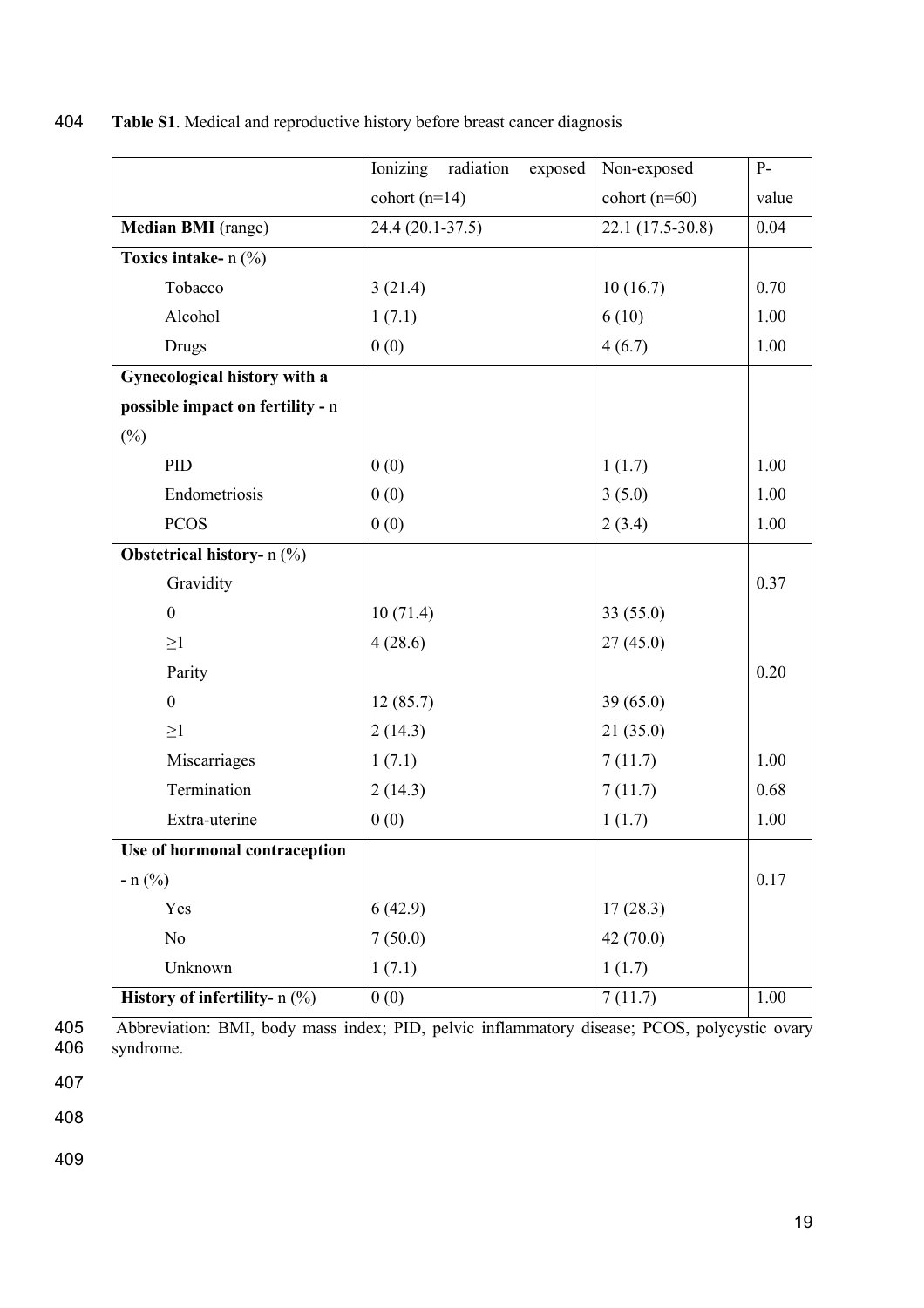| Patient        | $\rm Age$ | AMH value      | <b>BRCA</b>       | Number         | Number         | Fertilization | Type                  | Max       |
|----------------|-----------|----------------|-------------------|----------------|----------------|---------------|-----------------------|-----------|
| ID             |           |                |                   | of oocytes     | of mature      | rate *        | of                    | radiation |
|                |           |                |                   | collected      | oocytes        |               | exam                  | exposure  |
|                |           |                |                   |                |                |               |                       | (mGy)     |
| $\overline{4}$ | 37.1      | Unknown        | BRCA <sub>2</sub> | $\overline{7}$ | $\overline{7}$ | NA            | Bone                  | 5         |
|                |           |                | <b>VUS</b>        |                |                |               | scan                  |           |
|                |           |                |                   |                |                |               |                       |           |
| $\overline{7}$ | 35.2      | 0.16           | <b>BRCA1</b>      | $\overline{3}$ | $\overline{3}$ | NA            | Bone                  | 5         |
|                |           |                | PV                |                |                |               | scan                  |           |
| 9              | 26.3      | 13             | <b>Neg</b>        | 13             | 6              | NA            | Bone                  | 5         |
|                |           |                |                   |                |                |               | scan                  |           |
| 20             | 28.8      | 6.1            | Neg               | 21             | 18             | 55.6 $(9/5)$  | Bone                  | 5.5       |
|                |           |                |                   |                |                |               | scan                  |           |
|                |           |                |                   |                |                |               | and                   |           |
|                |           |                |                   |                |                |               | <b>MUG</b>            |           |
|                |           |                |                   |                |                |               | $\mathbf{A}$          |           |
|                |           |                |                   |                |                |               | scan                  |           |
| 22             | 32.6      | 0.65           | BRCA <sub>2</sub> | $\mathbf{1}$   | $\mathbf 1$    | 100(1/1)      | Bone                  | 5         |
|                |           |                | <b>VUS</b>        |                |                |               | $\operatorname{scan}$ |           |
| 24             | 29.8      | 6.6            | <b>Neg</b>        | 9              | 9              | 1005(2/2)     | Bone                  | 5         |
|                |           |                |                   |                |                |               | scan                  |           |
| 25             | 33        | 2.43           | <b>Neg</b>        | 18             | 16             | 70 (10/7)     | <b>PET</b>            | 20        |
|                |           |                |                   |                |                |               | scan                  |           |
| 41             | 30.2      | $\overline{4}$ | BRCA <sub>2</sub> | 21             | 20             | 16.7(16/2)    | PET                   | 20        |
|                |           |                | ${\rm PV}$        |                |                |               | scan                  |           |
| 44             | 29.5      | 2.4            | BRCA <sub>2</sub> | $\overline{4}$ | $\overline{2}$ | 50(2/1)       | Bone                  | 30        |
|                |           |                | ${\rm PV}$        |                |                |               | scan                  |           |
|                |           |                |                   |                |                |               | and                   |           |
|                |           |                |                   |                |                |               | CT                    |           |
|                |           |                |                   |                |                |               | scan                  |           |
| 52             | 29.5      | 4.7            | BRCA1             | $21\,$         | 19             | $\rm NA$      | Bone                  | 50        |
|                |           |                | ${\rm PV}$        |                |                |               | scan,                 |           |
|                |           |                |                   |                |                |               | CT                    |           |
|                |           |                |                   |                |                |               | scan                  |           |
|                |           |                |                   |                |                |               | and                   |           |
|                |           |                |                   |                |                |               | PET                   |           |
|                |           |                |                   |                |                |               | scan                  |           |
| 59             | 26.1      | 1.59           | Neg               | $\overline{4}$ | $\overline{4}$ | 25(4/1)       | Bone                  | 30        |
|                |           |                |                   |                |                |               | scan                  |           |
|                |           |                |                   |                |                |               | and                   |           |
|                |           |                |                   |                |                |               | <b>CT</b>             |           |
|                |           |                |                   |                |                |               | scan                  |           |
| 66             | 35.5      | Unknown        | <b>BRCA1</b>      | 6              | $\mathfrak{S}$ | 80(5/4)       | Bone                  | 30        |
|                |           |                | PV                |                |                |               | scan                  |           |
|                |           |                |                   |                |                |               | and                   |           |

410 **Table S2**. Baseline characteristics, cycle outcome and radiation exposure for each exposed patient